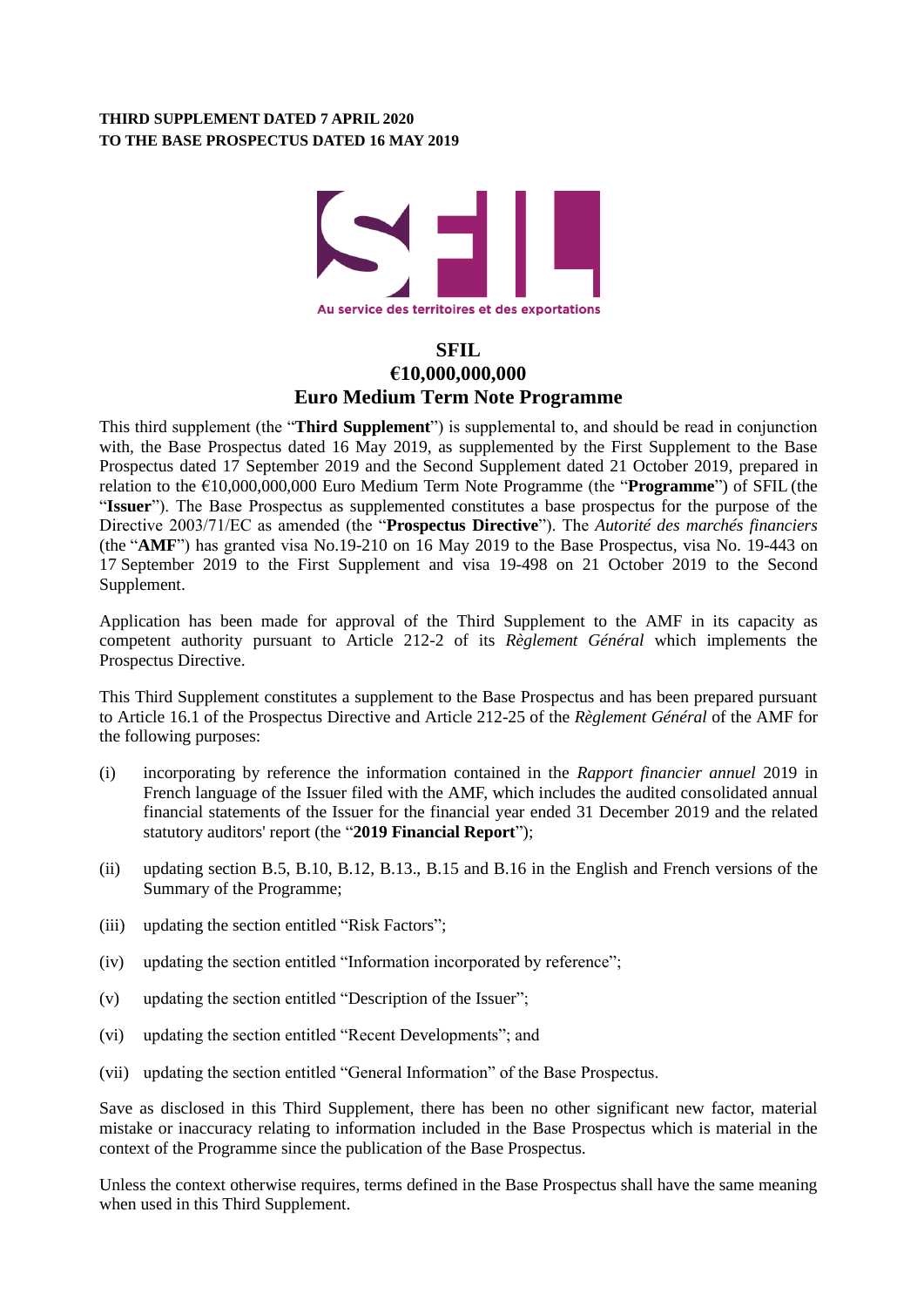To the extent that there is any inconsistency between (a) any statement in this Third Supplement and (b) any other statement in or incorporated by reference in the Base Prospectus, the statements in (a) above will prevail.

To the extent applicable, and provided that the conditions of Article 212-25 I of the *Règlement Général* of the AMF are fulfilled, investors who have already agreed to purchase or subscribe for Notes to be issued under the Programme before this Third Supplement is published, have the right, according to Article 212-25 II of the *Règlement Général* of the AMF, to withdraw their acceptances within a time limit of minimum two working days after publication of this Third Supplement. This right to withdraw shall expire by close of business on 9 April 2020.

Copies of this Third Supplement (a) may be obtained, free of charge, at the registered office of the Issuer (1-3, rue du Passeur de Boulogne, 92130 Issy-les-Moulineaux, France) during normal business hours, (b) will be available on the website of the AMF (www.amf-france.org) and on the website of the Issuer (www.sfil.fr) and (c) will be available during normal business hours at the specified office of the Fiscal Agent (Banque Internationale à Luxembourg, société anonyme 69, route d'Esch, L-2953 Luxembourg, Grand-Duchy of Luxembourg) so long as any of the Notes issued under the Programme are outstanding.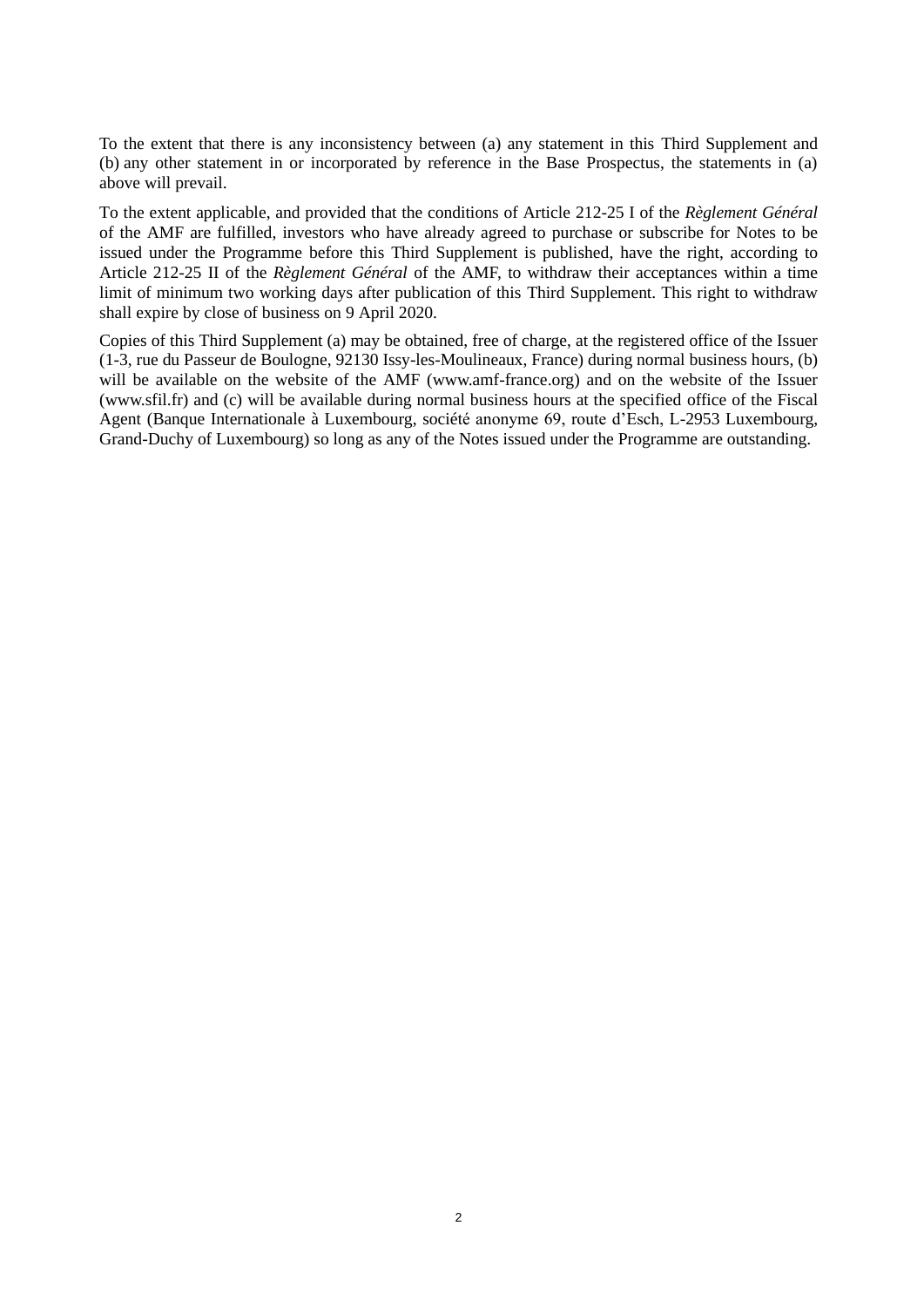# **TABLE OF CONTENTS**

| RESUME EN FRANÇAIS DU PROGRAMME (FRENCH SUMMARY OF THE PROGRAMME       |  |
|------------------------------------------------------------------------|--|
|                                                                        |  |
|                                                                        |  |
|                                                                        |  |
|                                                                        |  |
|                                                                        |  |
| PERSON RESPONSIBLE FOR THE INFORMATION GIVEN IN THE THIRD SUPPLEMENT30 |  |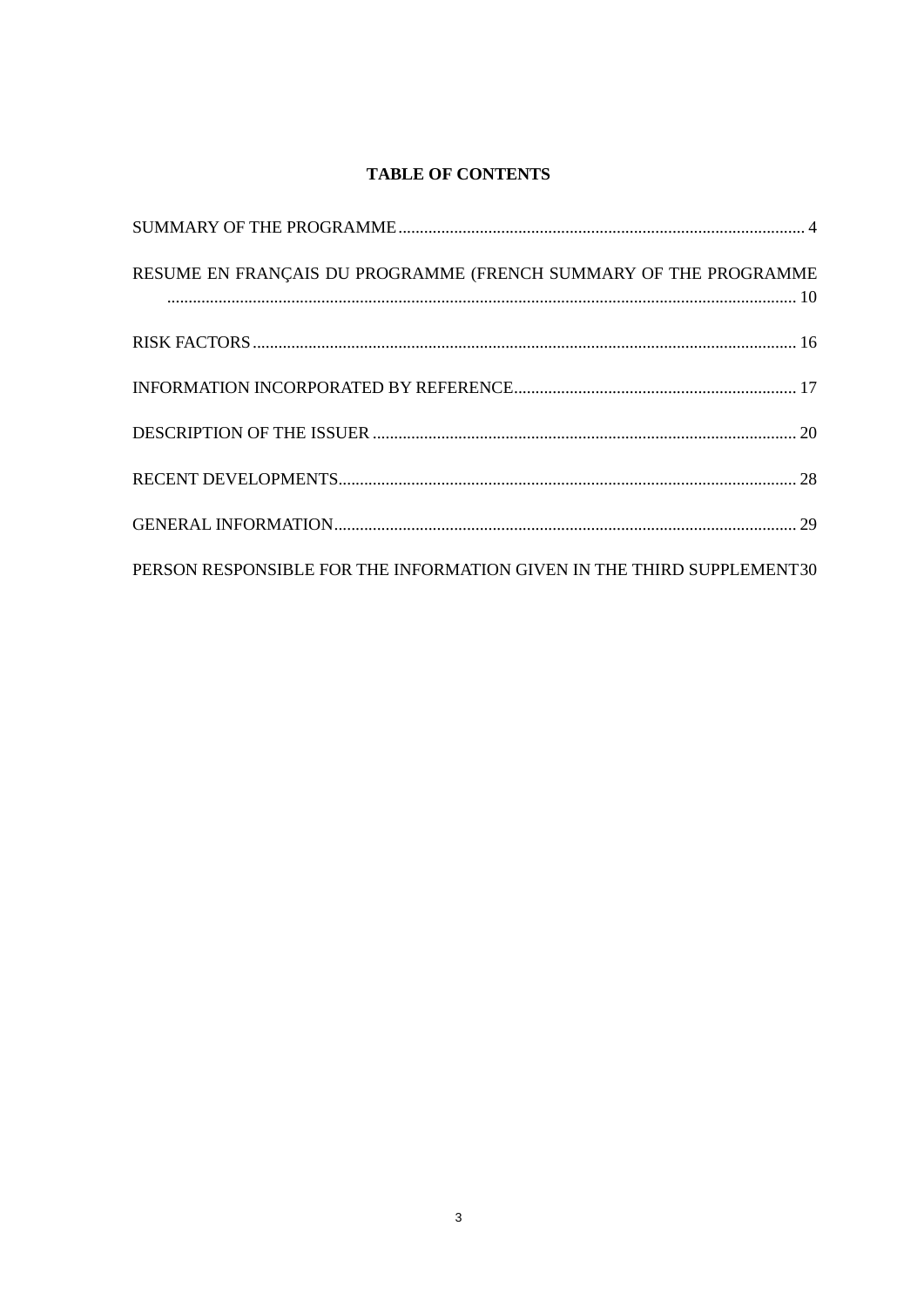# **SUMMARY OF THE PROGRAMME**

<span id="page-3-0"></span>The section entitled "**Summary of the Programme**" on pages 6 to 31 of the Base Prospectus is amended as follows:

• The item B.5 entitled "A description of the Issuer's Group and the Issuer's position within the Group" under section B. "Issuer" on pages 9 to 10 of the Base Prospectus is deleted and replaced by the following:

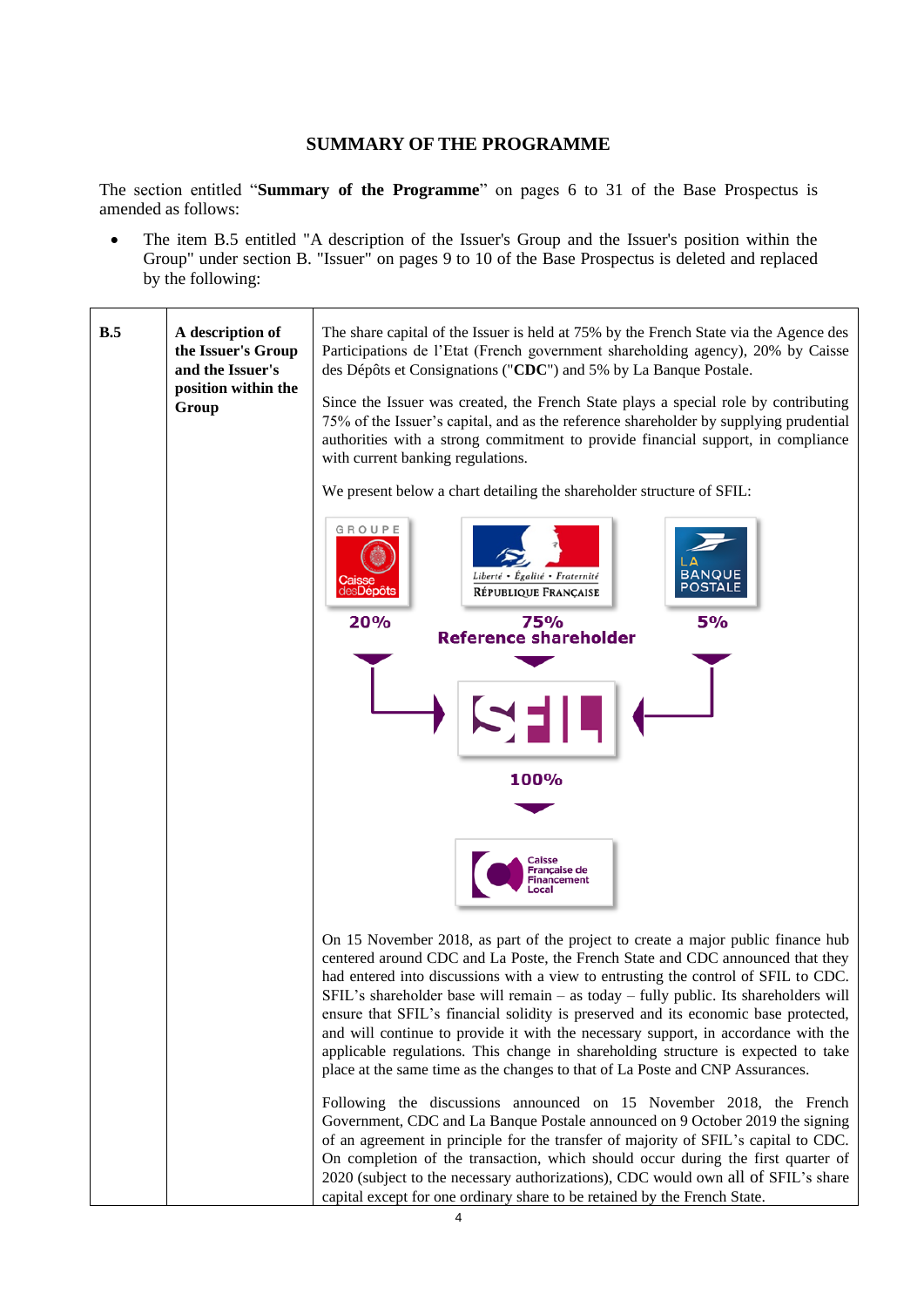

• The item B.10 entitled "Qualifications in the auditors' report" under section B. "Issuer" on page 10 of the Base Prospectus is deleted and replaced by the following:

| B.10 | <b>Oualifications in</b><br>the auditors'<br>report | Statutory auditors' reports on the audited annual accounts established under IFRS as<br>adopted by the European Union and on the audited annual accounts established under<br>French GAAP for the period ended 31 December 2018 contain observation without<br>qualifying their opinions. |
|------|-----------------------------------------------------|-------------------------------------------------------------------------------------------------------------------------------------------------------------------------------------------------------------------------------------------------------------------------------------------|
|      |                                                     | Statutory auditors' reports on the audited annual accounts established under IFRS as<br>adopted by the European Union and on the audited annual accounts established under<br>French GAAP for the period ended 31 December 2019 contain observation without<br>qualifying their opinions. |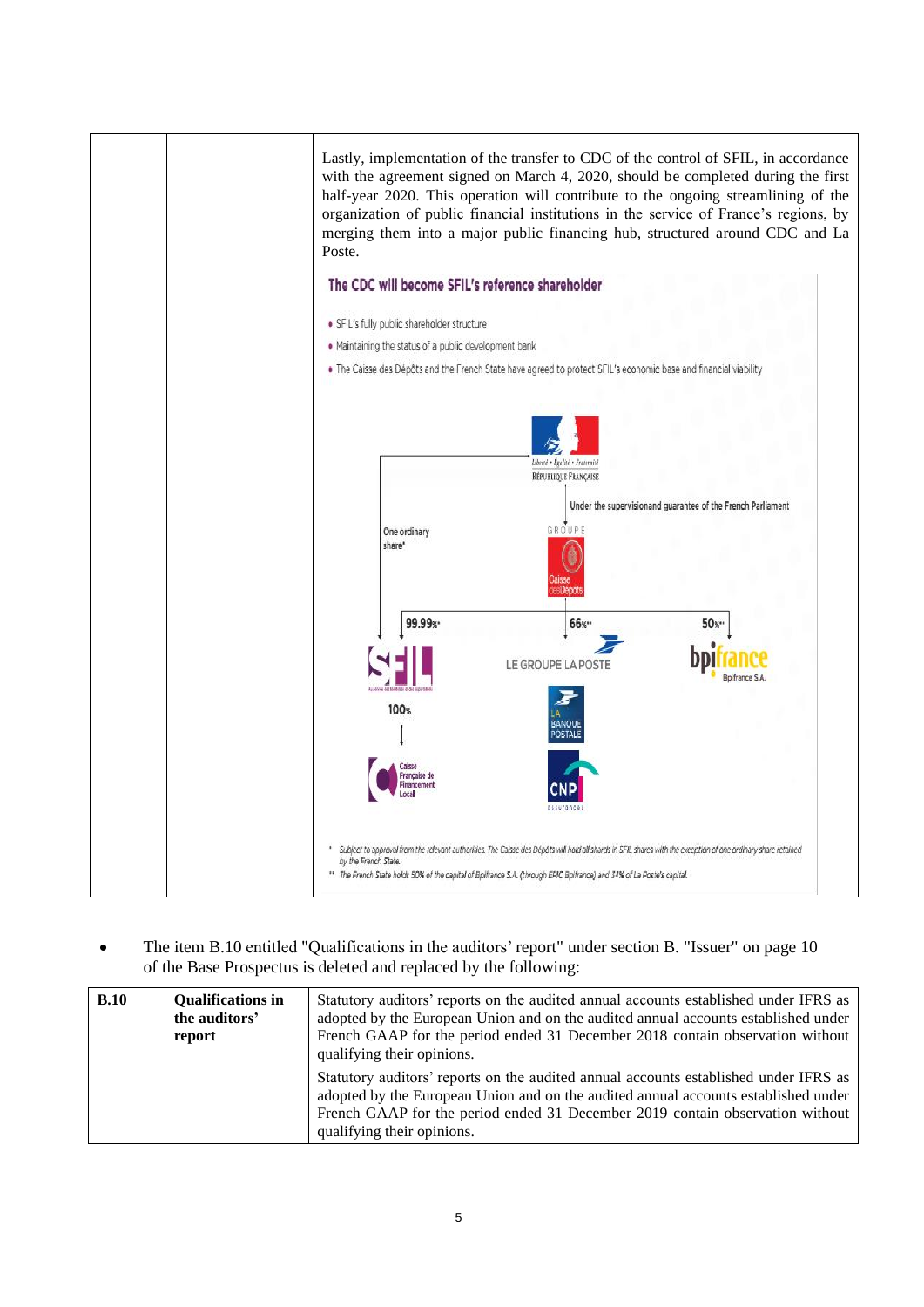• The item B.12 entitled "Selected historical key financial information" under section B. "Issuer" on pages 10 to 11 of the Base Prospectus is deleted and replaced by the following:

| <b>B.12</b> | <b>Selected historical</b><br>key financial<br>information | Selected historical key financial information (IFRS Consolidated):<br>Comparative annual financial data - In EUR millions                                                                                                                                                                                                                                                                                                                                                                                                                                                                                                                                                                                                                                                                                                                                                                                                                                                                                                                                                                                                                                                                                                                                                                                                                                                                                                                                       |                           |                                                         |                                                                                  |  |  |  |
|-------------|------------------------------------------------------------|-----------------------------------------------------------------------------------------------------------------------------------------------------------------------------------------------------------------------------------------------------------------------------------------------------------------------------------------------------------------------------------------------------------------------------------------------------------------------------------------------------------------------------------------------------------------------------------------------------------------------------------------------------------------------------------------------------------------------------------------------------------------------------------------------------------------------------------------------------------------------------------------------------------------------------------------------------------------------------------------------------------------------------------------------------------------------------------------------------------------------------------------------------------------------------------------------------------------------------------------------------------------------------------------------------------------------------------------------------------------------------------------------------------------------------------------------------------------|---------------------------|---------------------------------------------------------|----------------------------------------------------------------------------------|--|--|--|
|             |                                                            | 31/12/2019<br>31/12/2018 <sup>1</sup><br>(Audited)<br>(Audited)                                                                                                                                                                                                                                                                                                                                                                                                                                                                                                                                                                                                                                                                                                                                                                                                                                                                                                                                                                                                                                                                                                                                                                                                                                                                                                                                                                                                 |                           |                                                         |                                                                                  |  |  |  |
|             |                                                            |                                                                                                                                                                                                                                                                                                                                                                                                                                                                                                                                                                                                                                                                                                                                                                                                                                                                                                                                                                                                                                                                                                                                                                                                                                                                                                                                                                                                                                                                 | Total<br>Balance<br>Sheet | 74,796                                                  | 72,722                                                                           |  |  |  |
|             |                                                            |                                                                                                                                                                                                                                                                                                                                                                                                                                                                                                                                                                                                                                                                                                                                                                                                                                                                                                                                                                                                                                                                                                                                                                                                                                                                                                                                                                                                                                                                 | Debt<br>Securities        | 62,466                                                  | 60,068                                                                           |  |  |  |
|             |                                                            |                                                                                                                                                                                                                                                                                                                                                                                                                                                                                                                                                                                                                                                                                                                                                                                                                                                                                                                                                                                                                                                                                                                                                                                                                                                                                                                                                                                                                                                                 | Equity                    | 1,621                                                   | 1,563                                                                            |  |  |  |
|             |                                                            | Net<br>166<br>186<br>Banking<br>Income<br>50<br>Net Income<br>63                                                                                                                                                                                                                                                                                                                                                                                                                                                                                                                                                                                                                                                                                                                                                                                                                                                                                                                                                                                                                                                                                                                                                                                                                                                                                                                                                                                                |                           |                                                         |                                                                                  |  |  |  |
|             |                                                            |                                                                                                                                                                                                                                                                                                                                                                                                                                                                                                                                                                                                                                                                                                                                                                                                                                                                                                                                                                                                                                                                                                                                                                                                                                                                                                                                                                                                                                                                 |                           |                                                         |                                                                                  |  |  |  |
|             |                                                            |                                                                                                                                                                                                                                                                                                                                                                                                                                                                                                                                                                                                                                                                                                                                                                                                                                                                                                                                                                                                                                                                                                                                                                                                                                                                                                                                                                                                                                                                 |                           | Statements of no significant or material adverse change |                                                                                  |  |  |  |
|             |                                                            | There has been no significant change in the financial or trading position of the<br>Issuer or the Group since 31 December 2019 (being the end of the last financial<br>period for which audited financial statements have been published).                                                                                                                                                                                                                                                                                                                                                                                                                                                                                                                                                                                                                                                                                                                                                                                                                                                                                                                                                                                                                                                                                                                                                                                                                      |                           |                                                         |                                                                                  |  |  |  |
|             |                                                            | There has been no material adverse change in the prospects of the Issuer since<br>31 December 2019 (being the end of the last financial period for which audited<br>financial statements have been published).<br>Concerning the Coronavirus (COVID-19) pandemic, the SFIL Group is<br>following the recommendations of the World Health Organization and the<br>French government and has implemented the measures necessary to maintain<br>operational continuity in all its business activities, in particular, almost all of its<br>workers are working remotely and a crisis cell has been meeting daily to adapt<br>the working methods used. The SFIL Group's teams have been very closely<br>monitoring the disruptions to the financial markets since the crisis began. The<br>impact on current and planned future operations for SFIL and CAFFIL, and on<br>their counterparties (customers, banks, partners) are being reassessed regularly.<br>No impact was identified that may have significant consequences on the<br>group's financial situation and its capacity to honour its commitments. Time<br>lags in the collection of income from some of its assets (consisting entirely of<br>exposures to public sector borrowers) may be considered, as well as the<br>postponement of certain bond issues in the event of unfavourable market<br>conditions.<br>Nevertheless, the liquidity risk is limited by the good matching of the maturity |                           |                                                         |                                                                                  |  |  |  |
|             |                                                            |                                                                                                                                                                                                                                                                                                                                                                                                                                                                                                                                                                                                                                                                                                                                                                                                                                                                                                                                                                                                                                                                                                                                                                                                                                                                                                                                                                                                                                                                 |                           |                                                         |                                                                                  |  |  |  |
|             |                                                            |                                                                                                                                                                                                                                                                                                                                                                                                                                                                                                                                                                                                                                                                                                                                                                                                                                                                                                                                                                                                                                                                                                                                                                                                                                                                                                                                                                                                                                                                 |                           |                                                         | profiles of assets and liabilities and the ability to benefit from the financing |  |  |  |

<sup>&</sup>lt;sup>1</sup> IFRS 9 applicable. IFRS 9 came into force on 1<sup>st</sup> January 2018. It includes three main components: the classification and measurement of financial instruments, the provisioning of loans, securities and financing commitments, and hedge accounting, for which SFIL has chosen to continue to apply IAS 39 pending the entry into force of the future macro-hedging standard.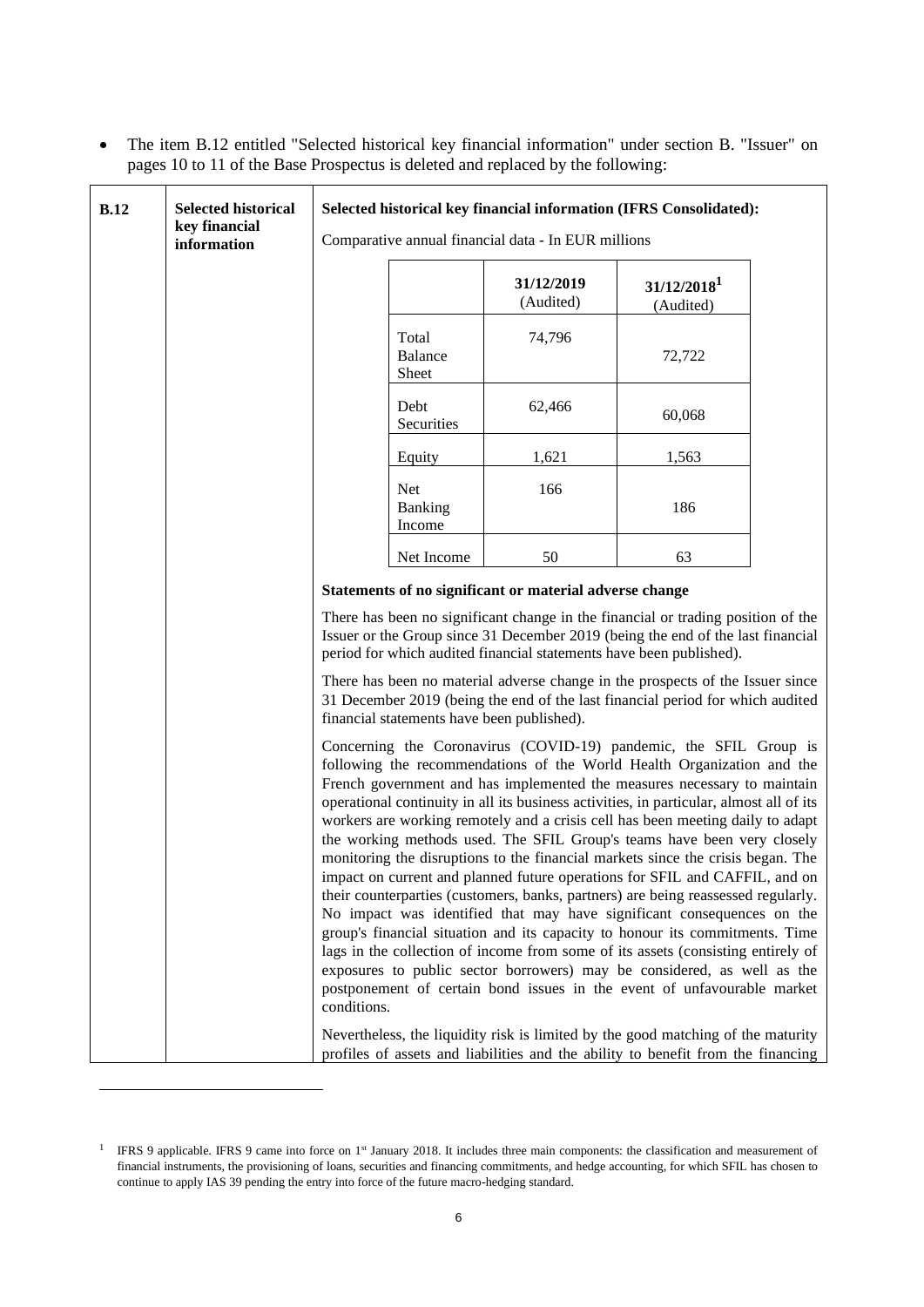|  | proposed by the European Central Bank through high-quality assets in the           |
|--|------------------------------------------------------------------------------------|
|  | portfolio. Moreover, the quality of SFIL's shareholding structure, its status as a |
|  | public development bank, the quality of CAFFIL's and SFIL's standings, the         |
|  | very rigorous risk management and the solid solvency ratio are all advantages      |
|  | within the current context.                                                        |

• The item B.13 entitled "Recent material events relevant to the evaluation of the Issuer's solvency" under section B. "Issuer" on page 11 of the Base Prospectus is deleted and replaced by the following:

| <b>B.13</b> | <b>Recent material</b><br>events relevant to<br>the evaluation of<br>the Issuer's | Not applicable, as at the date of this Supplement and to the best of the Issuer's<br>knowledge, there have not been any recent events which are to a material<br>extent relevant to the evaluation of the Issuer's solvency since 31 December<br>2019.                                                                                                                                                                                                                                                                                                                                                                                                                                                                                                                                                                                                                                                                                                                                                                                                                                                                                                    |
|-------------|-----------------------------------------------------------------------------------|-----------------------------------------------------------------------------------------------------------------------------------------------------------------------------------------------------------------------------------------------------------------------------------------------------------------------------------------------------------------------------------------------------------------------------------------------------------------------------------------------------------------------------------------------------------------------------------------------------------------------------------------------------------------------------------------------------------------------------------------------------------------------------------------------------------------------------------------------------------------------------------------------------------------------------------------------------------------------------------------------------------------------------------------------------------------------------------------------------------------------------------------------------------|
|             | solvency                                                                          | Concerning the Coronavirus (COVID-19) pandemic, the SFIL Group is<br>following the recommendations of the World Health Organization and the<br>French government and has implemented the measures necessary to maintain<br>operational continuity in all its business activities, in particular, almost all of its<br>workers are working remotely and a crisis cell has been meeting daily to adapt<br>the working methods used. The SFIL Group's teams have been very closely<br>monitoring the disruptions to the financial markets since the crisis began. The<br>impact on current and planned future operations for SFIL and CAFFIL, and on<br>their counterparties (customers, banks, partners) are being reassessed regularly.<br>No impact was identified that may have significant consequences on the<br>group's financial situation and its capacity to honour its commitments. Time<br>lags in the collection of income from some of its assets (consisting entirely of<br>exposures to public sector borrowers) may be considered, as well as the<br>postponement of certain bond issues in the event of unfavourable market<br>conditions. |
|             |                                                                                   | Nevertheless, the liquidity risk is limited by the good matching of the maturity<br>profiles of assets and liabilities and the ability to benefit from the financing<br>proposed by the European Central Bank through high-quality assets in the<br>portfolio. Moreover, the quality of SFIL's shareholding structure, its status as a<br>public development bank, the quality of CAFFIL's and SFIL's standings, the<br>very rigorous risk management and the solid solvency ratio are all advantages<br>within the current context.                                                                                                                                                                                                                                                                                                                                                                                                                                                                                                                                                                                                                      |
|             |                                                                                   | Furthermore, following the supervisory review and evaluation process (SREP)<br>conducted by the European Central Bank in 2019, SFIL's CET1 capital<br>requirement on a consolidated basis was set at 7.99% as of 1 January 2020. It<br>consists of (i) 4.50% in respect of Pillar 1 CET1 capital, the level applicable to<br>all institutions, (ii) 0.75% in respect of the Pillar 2 requirement (P2R),<br>unchanged compared with the last year following the 2019 SREP, (iii) 2.50% in<br>respect of the conservation buffer, the level applicable to all institutions and<br>(iv) 0.24 % in respect of contracyclical buffer calculated on estimated basis.                                                                                                                                                                                                                                                                                                                                                                                                                                                                                            |

• The item B.15 entitled "Principal activities of the Issuer" under section B. "Issuer" on page 12 of the Base Prospectus is deleted and replaced by the following:

r

| <b>B.15</b> | <b>Principal activities</b> | The Issuer carries out four principal activities:                                                                                                                                                                                                                                                                                                                                                                                                                                                   |
|-------------|-----------------------------|-----------------------------------------------------------------------------------------------------------------------------------------------------------------------------------------------------------------------------------------------------------------------------------------------------------------------------------------------------------------------------------------------------------------------------------------------------------------------------------------------------|
|             | of the Issuer               | <b>Refinancing of local public sector loans, a public policy mission</b><br>$\bullet$<br>entrusted by the French State to the Issuer in 2013, within a strictly<br>defined framework, initially granted by La Banque Postale to eligible<br>local authorities and public healthcare facilities via issuance of<br>covered bonds (obligations foncières) by Caisse Française de<br>Financement Local ("CAFFIL") since 2013;<br><b>Providing specialized services</b> to La Bangue Postale and CAFFIL |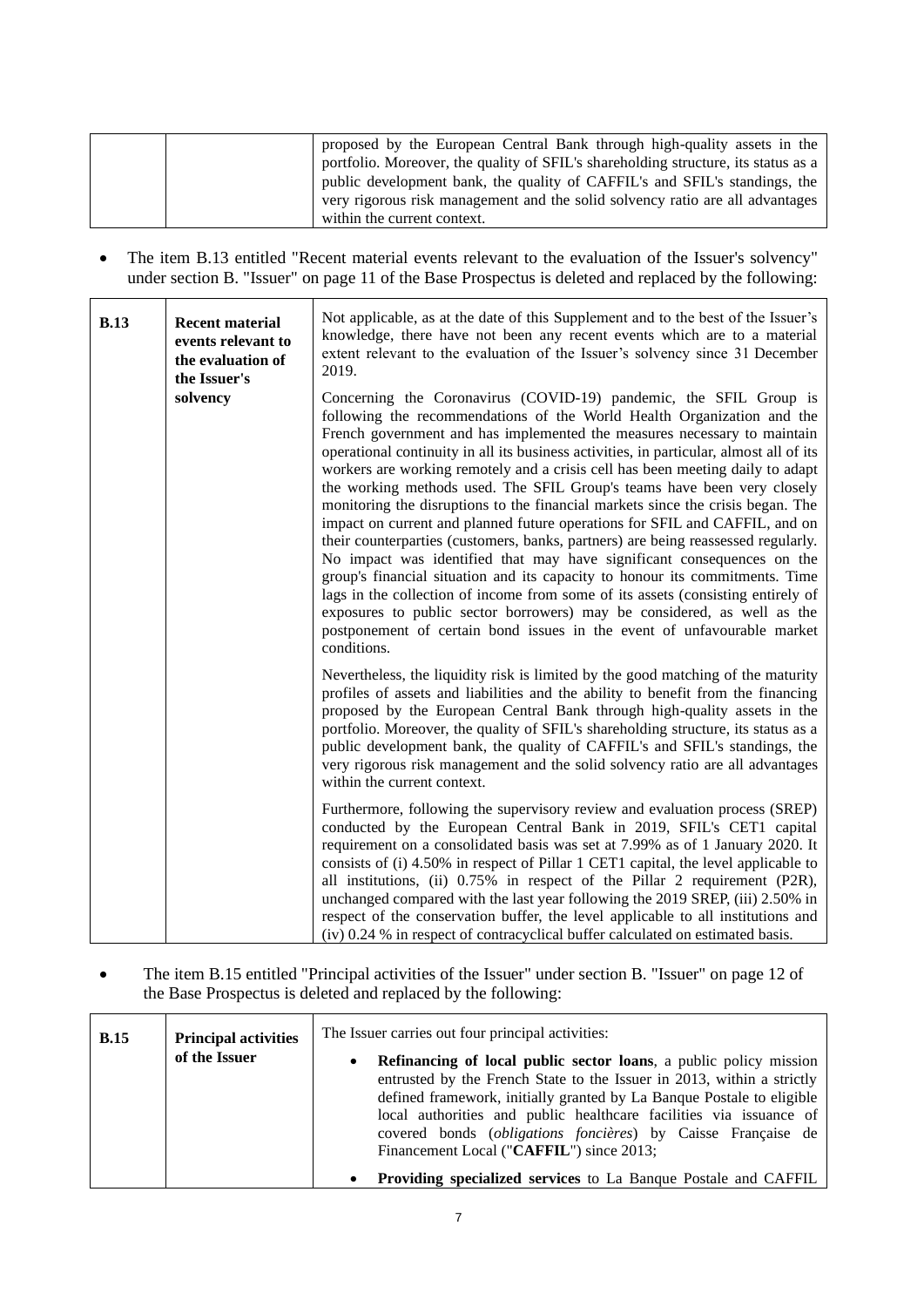| allowing for the proper operation of the scheme;                                                                                                                                                                                                                                                                                                                                                                                                                                                                                                                                                                                                                                                                                                                                                                     |
|----------------------------------------------------------------------------------------------------------------------------------------------------------------------------------------------------------------------------------------------------------------------------------------------------------------------------------------------------------------------------------------------------------------------------------------------------------------------------------------------------------------------------------------------------------------------------------------------------------------------------------------------------------------------------------------------------------------------------------------------------------------------------------------------------------------------|
| Reducing the sensitivity of certain structured loans contained in<br>the assets on the balance sheet of CAFFIL, in line with the objectives<br>defined by the French State in terms of the management of public<br>finances and respecting the Issuer's strategic interests; and                                                                                                                                                                                                                                                                                                                                                                                                                                                                                                                                     |
| Refinancing the insured part of large export credit contracts, a<br>public policy mission entrusted by the French State to the Issuer in<br>2015. Those export credits initially arranged and granted by<br>commercial banks are refinanced via issuance of covered bonds by<br>CAFFIL.                                                                                                                                                                                                                                                                                                                                                                                                                                                                                                                              |
| SFIL has the project to also refinance credits covered by the "Garantie des<br>Projets Stratégiques". This new insurance product has been announced by<br>French Prime Minister Edouard Philippe on February 2018 and has been now<br>authorized via a decree published in December 2018. The idea of the<br>government is to give its cover credits to finance projects not linked to an<br>exportation but which represent a "strategic" interest for the French economy.<br>The eligibility of a credit to this new guaranty will be ultimately a case by case<br>decision made by the French authorities. SFIL plans to act for this new<br>guarantee following the same structure as for a classical export credit<br>insurance. This enlarged scope will create additional business opportunities for<br>SFIL. |
| In December 2019, French authorities have notified European Commission of<br>(i) the renewal of the export credit authorization due in 2020, after 5 years<br>operation and (ii) the extension of SFIL refinancing activity to credits<br>beneficiating from the new Strategic Project Guarantee. Clarifications and<br>exchanges are on going between French State and European Commission and<br>should come to a conclusion in the coming months.                                                                                                                                                                                                                                                                                                                                                                 |

• The item B.16 entitled "Extent to which the Issuer is directly or indirectly owned or controlled" under section B. "Issuer" on pages 12 to 13 of the Base Prospectus is deleted and replaced by the following:

| <b>B.16</b> | <b>Extent to which the</b><br><b>Issuer is directly or</b><br>indirectly owned<br>or controlled                                                                                                                                                                                                                                                                                                                                                                                                                                                                                                                                                                                                        | The French State is the "reference shareholder" of the Issuer under French<br>regulation. The Banque de France may ask the French State, as reference<br>shareholder, to provide the necessary support to the Issuer in accordance with<br>Article L.511-42 of the French Code monétaire et financier.<br>The share capital of the Issuer is held as follows: |  |  |
|-------------|--------------------------------------------------------------------------------------------------------------------------------------------------------------------------------------------------------------------------------------------------------------------------------------------------------------------------------------------------------------------------------------------------------------------------------------------------------------------------------------------------------------------------------------------------------------------------------------------------------------------------------------------------------------------------------------------------------|---------------------------------------------------------------------------------------------------------------------------------------------------------------------------------------------------------------------------------------------------------------------------------------------------------------------------------------------------------------|--|--|
|             |                                                                                                                                                                                                                                                                                                                                                                                                                                                                                                                                                                                                                                                                                                        |                                                                                                                                                                                                                                                                                                                                                               |  |  |
|             |                                                                                                                                                                                                                                                                                                                                                                                                                                                                                                                                                                                                                                                                                                        | 75% by the French State via the Agence des Participations de l'Etat<br>(French government shareholding agency), <i>i.e.</i> 6,964,293 ordinary<br>shares;                                                                                                                                                                                                     |  |  |
|             |                                                                                                                                                                                                                                                                                                                                                                                                                                                                                                                                                                                                                                                                                                        | 20% by CDC, <i>i.e.</i> $1,857,145$ preferred shares; and                                                                                                                                                                                                                                                                                                     |  |  |
|             |                                                                                                                                                                                                                                                                                                                                                                                                                                                                                                                                                                                                                                                                                                        | 5% by La Banque Postale, i.e. 464, 287 ordinary shares.                                                                                                                                                                                                                                                                                                       |  |  |
|             | On 15 November 2018, as part of the project to create a major public finance<br>hub centered around CDC and La Poste, the French State and CDC announced<br>that they had entered into discussions with a view to entrusting the control of<br>SFIL to CDC. SFIL's shareholder base will remain – as today – fully public. Its<br>shareholders will ensure that SFIL's financial solidity is preserved and its<br>economic base protected, and will continue to provide it with the necessary<br>support, in accordance with the applicable regulations. This change in<br>shareholding structure is expected to take place at the same time as the changes<br>to that of La Poste and CNP Assurances. |                                                                                                                                                                                                                                                                                                                                                               |  |  |
|             |                                                                                                                                                                                                                                                                                                                                                                                                                                                                                                                                                                                                                                                                                                        | Following the discussions announced on 15 November 2018, the French<br>Government, CDC and La Banque Postale announced on 9 October 2019 the                                                                                                                                                                                                                  |  |  |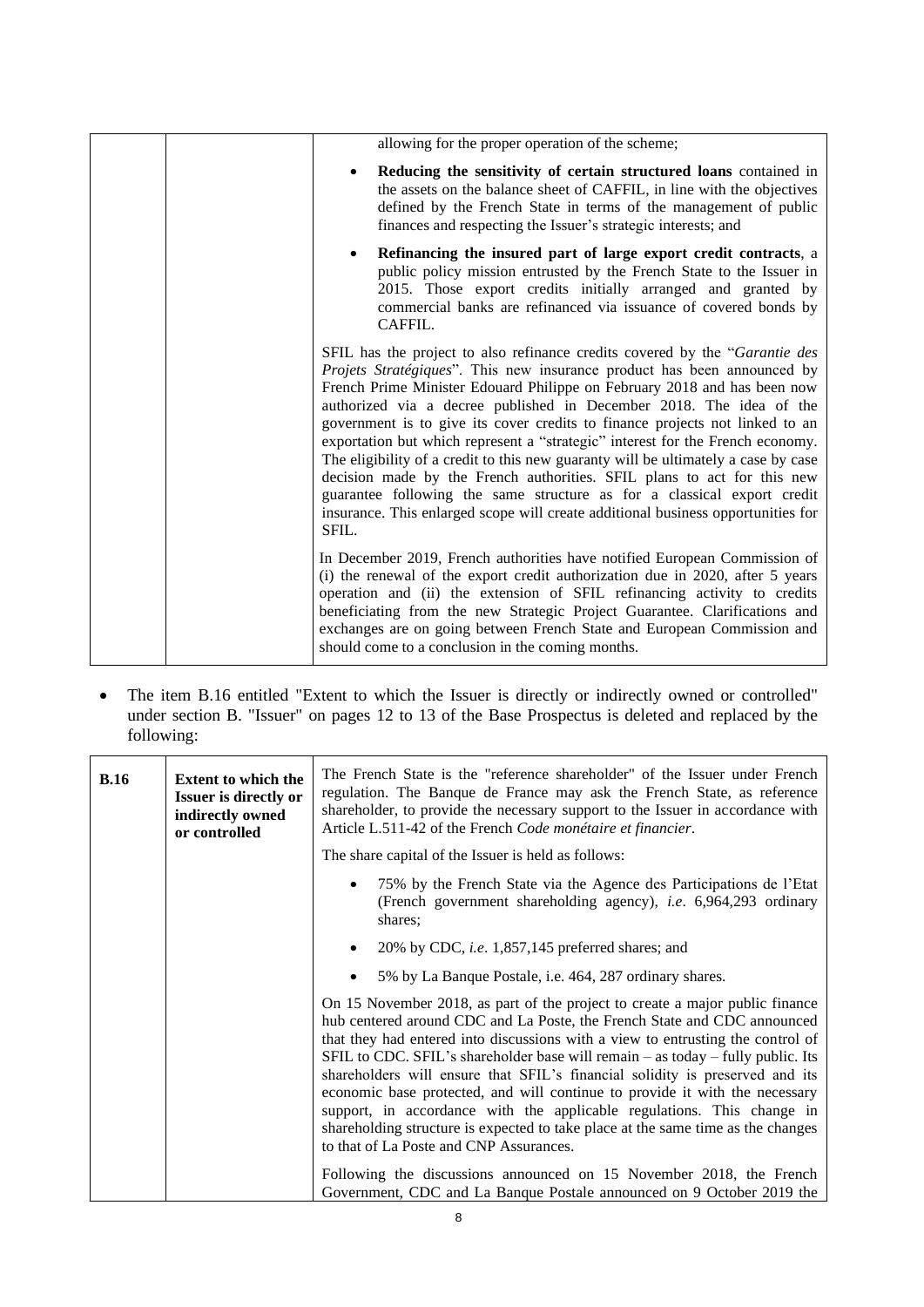| signing of an agreement in principle for the transfer of majority of SFIL's<br>capital to CDC. On completion of the transaction, which should occur during<br>the first quarter of 2020 (subject to the necessary authorizations), CDC would<br>own all of SFIL's share capital except for one ordinary share to be retained by<br>the French State.                                                                                           |
|------------------------------------------------------------------------------------------------------------------------------------------------------------------------------------------------------------------------------------------------------------------------------------------------------------------------------------------------------------------------------------------------------------------------------------------------|
| Lastly, implementation of the transfer to CDC of the control of SFIL, in<br>accordance with the agreement signed on March 4, 2020, should be completed<br>during the first half-year 2020. This operation will contribute to the ongoing<br>streamlining of the organization of public financial institutions in the service of<br>France's regions, by merging them into a major public financing hub,<br>structured around CDC and La Poste. |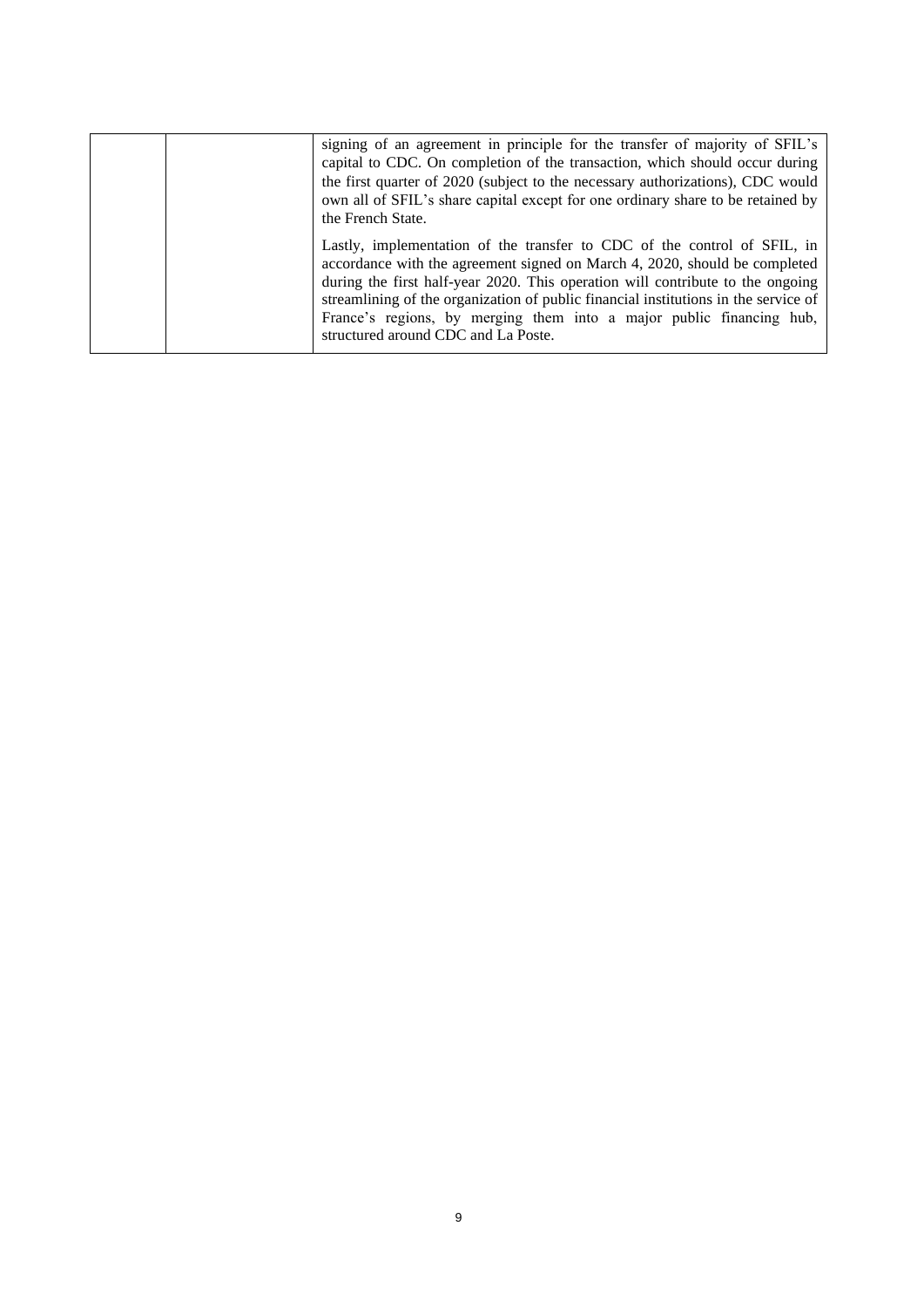# *RESUME EN FRANÇAIS DU PROGRAMME* **(FRENCH SUMMARY OF THE PROGRAMME)**

<span id="page-9-0"></span>The section entitled "*Résumé en Français du Programme* **(French Summary of the Programme)**" on pages 32 to 59 of the Base Prospectus is amended as follows:

• The item B.5 entitled "*Description du Groupe de l'Emetteur et de la position de l'Emetteur au sein du Groupe*" under section B. "Issuer" on pages 35 to 36 of the Base Prospectus is deleted and replaced by the following:

| B.5 | <b>Description</b><br>du<br>Groupe<br>de<br>l'Emetteur et de la<br>position<br>de<br>l'Emetteur au sein<br>du Groupe | Le capital social de l'Emetteur est détenu à 75 % par l'Etat français par<br>l'intermédiaire de l'Agence des Participations de l'Etat, 20% par la Caisse des<br>Dépôts et Consignations (la "CDC") et 5% par La Banque Postale.<br>Depuis que l'Emetteur a été créé, l'Etat français joue un rôle particulier en ayant<br>apporté 75% du capital et fourni aux autorités prudentielles, en tant qu'actionnaire<br>de référence, un engagement fort de soutien financier, en conformité avec ce que<br>prévoit les réglementations bancaires.                                                                                                                                                                                                           |  |  |  |
|-----|----------------------------------------------------------------------------------------------------------------------|--------------------------------------------------------------------------------------------------------------------------------------------------------------------------------------------------------------------------------------------------------------------------------------------------------------------------------------------------------------------------------------------------------------------------------------------------------------------------------------------------------------------------------------------------------------------------------------------------------------------------------------------------------------------------------------------------------------------------------------------------------|--|--|--|
|     |                                                                                                                      | Nous présentons ci-dessous un schéma capitalistique de SFIL :                                                                                                                                                                                                                                                                                                                                                                                                                                                                                                                                                                                                                                                                                          |  |  |  |
|     |                                                                                                                      | GROUPE<br><b>BANQUE</b><br>Liberté • Égalité • Fraternité<br><b>POSTALE</b><br>les <b>Dépôts</b><br><b>RÉPUBLIQUE FRANÇAISE</b><br>20%<br>5%<br>75%                                                                                                                                                                                                                                                                                                                                                                                                                                                                                                                                                                                                    |  |  |  |
|     |                                                                                                                      | Actionnaire de référence                                                                                                                                                                                                                                                                                                                                                                                                                                                                                                                                                                                                                                                                                                                               |  |  |  |
|     |                                                                                                                      |                                                                                                                                                                                                                                                                                                                                                                                                                                                                                                                                                                                                                                                                                                                                                        |  |  |  |
|     |                                                                                                                      | 100%                                                                                                                                                                                                                                                                                                                                                                                                                                                                                                                                                                                                                                                                                                                                                   |  |  |  |
|     |                                                                                                                      |                                                                                                                                                                                                                                                                                                                                                                                                                                                                                                                                                                                                                                                                                                                                                        |  |  |  |
|     |                                                                                                                      | Caisse<br>Française de<br><b>Financement</b>                                                                                                                                                                                                                                                                                                                                                                                                                                                                                                                                                                                                                                                                                                           |  |  |  |
|     |                                                                                                                      | Le 15 novembre 2018, dans le cadre du projet de création d'un pôle majeur de<br>financement public autour de la CDC et de La Poste, l'Etat français et la CDC ont<br>annoncé qu'ils étaient entrés en discussions en vue de transférer le contrôle de SFIL<br>à la CDC. L'actionnariat de SFIL restera entièrement public, comme aujourd'hui.<br>Ses actionnaires veilleront à ce que sa solidité financière soit préservée, sa base<br>économique soit protégée et continueront à fournir à celle-ci le soutien qui lui est<br>nécessaire, conformément à la règlementation applicable. Cette évolution<br>actionnariale interviendrait selon le même calendrier que les modifications<br>concernant l'actionnariat de La Poste et de CNP Assurances. |  |  |  |
|     |                                                                                                                      | L'Etat, la CDC et La Banque Postale ont annoncé le 9 octobre 2019 la signature<br>d'un accord de principe précisant les modalités de transfert de la majorité du capital<br>de SFIL à la CDC, conformément aux discussions annoncées le 15 novembre 2018.<br>A l'issue de l'opération, qui devrait être finalisée au cours du premier trimestre 2020                                                                                                                                                                                                                                                                                                                                                                                                   |  |  |  |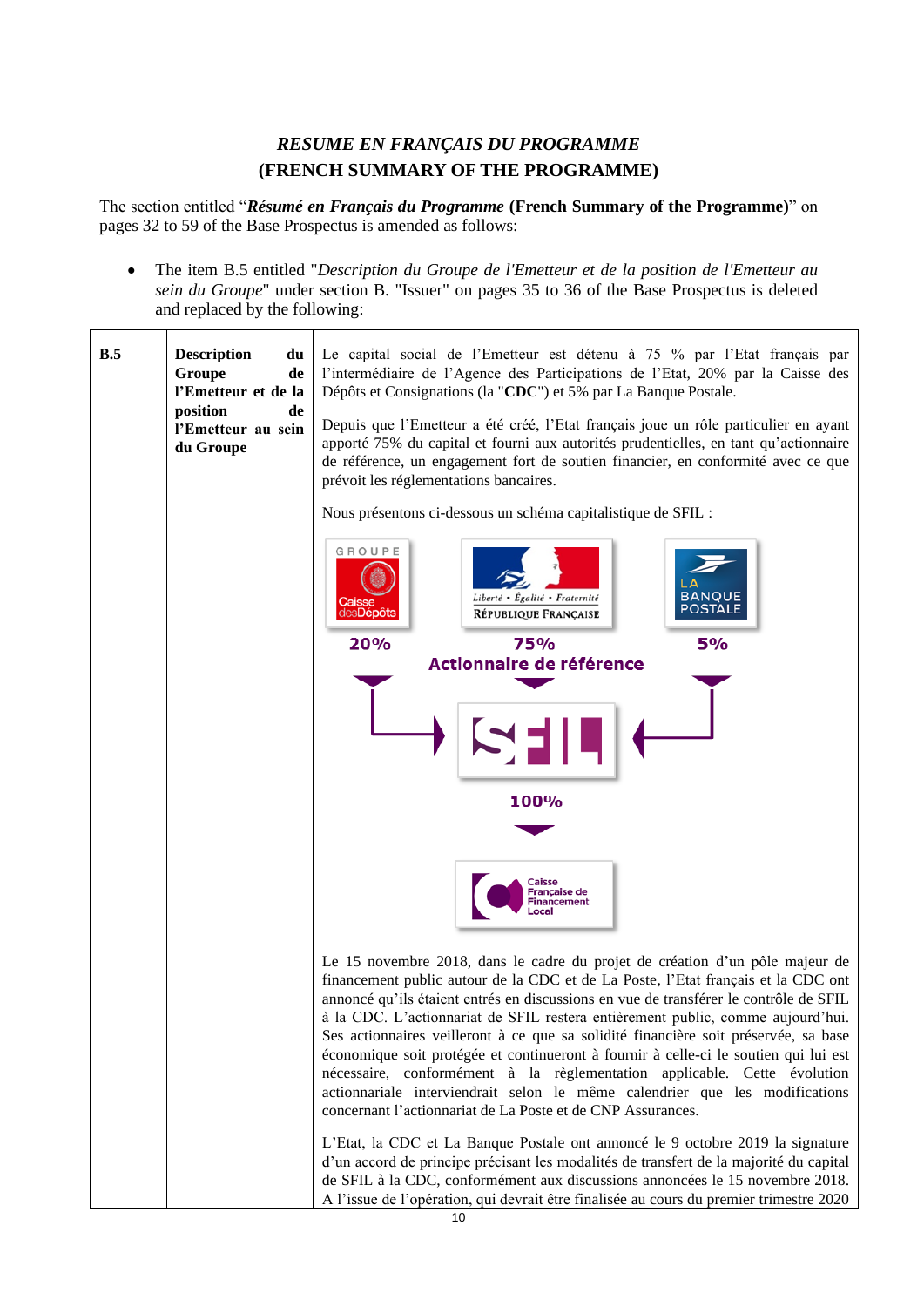

• The item B.10 entitled "*Réserves contenues dans le rapport des Commissaires aux comptes*" under section B. "Issuer" on page 36 of the Base Prospectus is deleted and replaced by the following:

| B.10 | <b>Réserves</b><br>contenues dans le<br>rapport des<br><b>Commissaires aux</b><br>comptes | Les rapports des commissaires aux comptes, sur les états financiers annuels audités<br>établis selon le référentiel IFRS tel qu'adopté dans l'Union européenne et sur les<br>états financiers annuels audités selon le référentiel français pour la période<br>s'achevant le 31 décembre 2018 contiennent des observations qui ne remettent pas en<br>cause la certification des comptes. |
|------|-------------------------------------------------------------------------------------------|-------------------------------------------------------------------------------------------------------------------------------------------------------------------------------------------------------------------------------------------------------------------------------------------------------------------------------------------------------------------------------------------|
|      |                                                                                           | Les rapports des commissaires aux comptes, sur les états financiers annuels audités<br>établis selon le référentiel IFRS tel qu'adopté dans l'Union européenne et sur les<br>états financiers annuels audités selon le référentiel français pour la période<br>s'achevant le 31 décembre 2019 contiennent des observations qui ne remettent pas en<br>cause la certification des comptes. |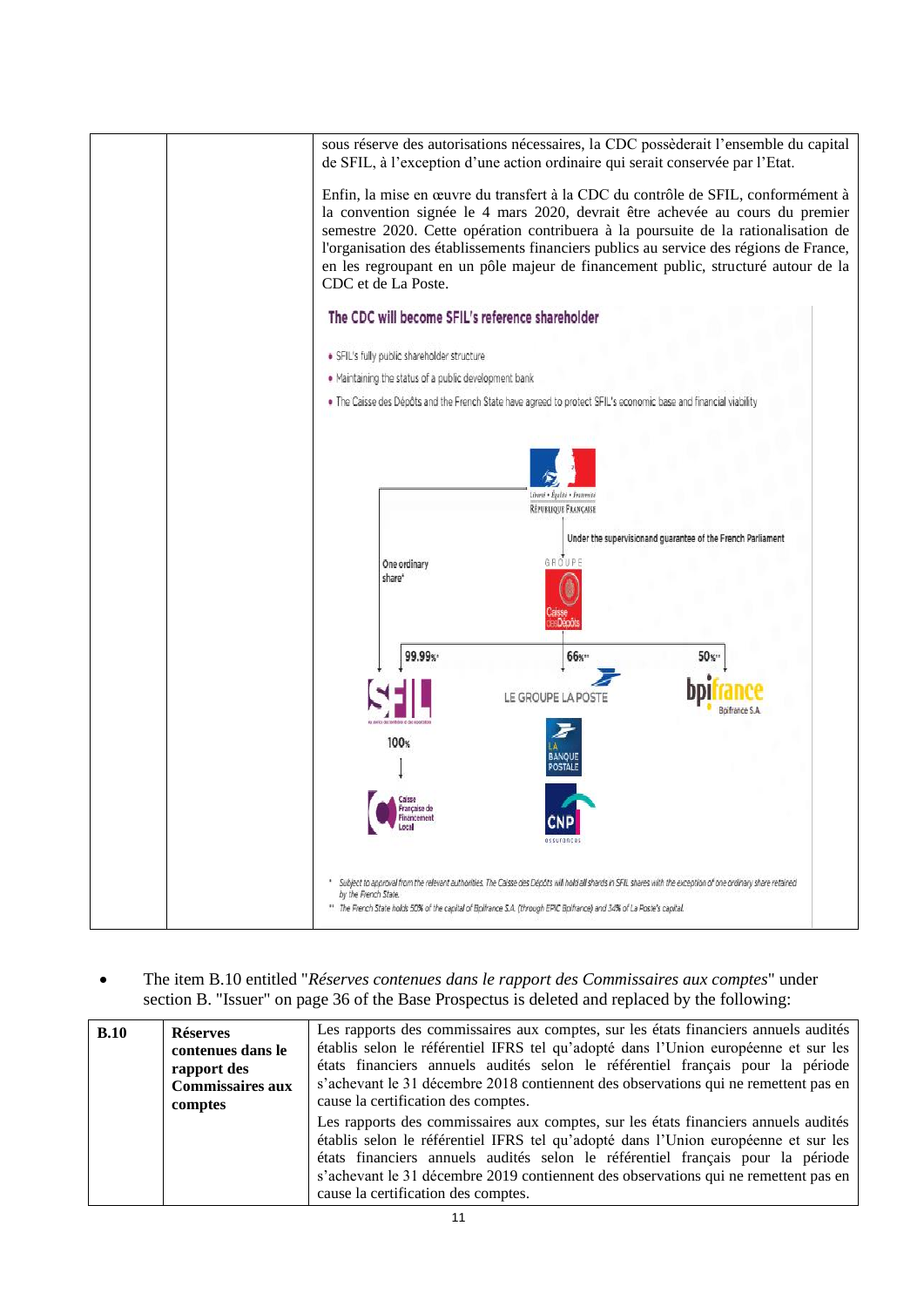• The item B.12 10 entitled "*Informations financières historiques clés sélectionnées* " under section B. "Issuer" on pages 36 to 37 of the Base Prospectus is deleted and replaced by the following:

| <b>B.12</b> | <b>Informations</b><br>financières | Informations financières historiques clés sélectionnées (consolidés IFRS) :                                                                                                                                                                                                                                                                                                                                                                                                                                                                                                                                                                                                                                                                                                                                                                                                                                                                                                                                                                                                                                                                                                                                                                                                            |                                                                                |        |  |  |
|-------------|------------------------------------|----------------------------------------------------------------------------------------------------------------------------------------------------------------------------------------------------------------------------------------------------------------------------------------------------------------------------------------------------------------------------------------------------------------------------------------------------------------------------------------------------------------------------------------------------------------------------------------------------------------------------------------------------------------------------------------------------------------------------------------------------------------------------------------------------------------------------------------------------------------------------------------------------------------------------------------------------------------------------------------------------------------------------------------------------------------------------------------------------------------------------------------------------------------------------------------------------------------------------------------------------------------------------------------|--------------------------------------------------------------------------------|--------|--|--|
|             | historiques clés<br>sélectionnées  | Données financières annuelles comparées - En millions d'euro                                                                                                                                                                                                                                                                                                                                                                                                                                                                                                                                                                                                                                                                                                                                                                                                                                                                                                                                                                                                                                                                                                                                                                                                                           |                                                                                |        |  |  |
|             |                                    | $31/12/2018^2$<br>31/12/2019<br>(Audité)<br>(Audité)                                                                                                                                                                                                                                                                                                                                                                                                                                                                                                                                                                                                                                                                                                                                                                                                                                                                                                                                                                                                                                                                                                                                                                                                                                   |                                                                                |        |  |  |
|             |                                    |                                                                                                                                                                                                                                                                                                                                                                                                                                                                                                                                                                                                                                                                                                                                                                                                                                                                                                                                                                                                                                                                                                                                                                                                                                                                                        | 74,796                                                                         | 72,722 |  |  |
|             |                                    |                                                                                                                                                                                                                                                                                                                                                                                                                                                                                                                                                                                                                                                                                                                                                                                                                                                                                                                                                                                                                                                                                                                                                                                                                                                                                        | 62,466                                                                         | 60,068 |  |  |
|             |                                    |                                                                                                                                                                                                                                                                                                                                                                                                                                                                                                                                                                                                                                                                                                                                                                                                                                                                                                                                                                                                                                                                                                                                                                                                                                                                                        | 1,621                                                                          | 1,563  |  |  |
|             |                                    |                                                                                                                                                                                                                                                                                                                                                                                                                                                                                                                                                                                                                                                                                                                                                                                                                                                                                                                                                                                                                                                                                                                                                                                                                                                                                        | 166                                                                            | 186    |  |  |
|             |                                    |                                                                                                                                                                                                                                                                                                                                                                                                                                                                                                                                                                                                                                                                                                                                                                                                                                                                                                                                                                                                                                                                                                                                                                                                                                                                                        | 50                                                                             | 63     |  |  |
|             |                                    | défavorable significatif                                                                                                                                                                                                                                                                                                                                                                                                                                                                                                                                                                                                                                                                                                                                                                                                                                                                                                                                                                                                                                                                                                                                                                                                                                                               | Déclarations relatives à l'absence de changement significatif ou de changement |        |  |  |
|             |                                    | Il ne s'est produit aucun changement significatif dans la situation financière ou<br>commerciale de l'Emetteur ou du Groupe depuis le 31 décembre 2019 (étant la fin<br>du dernier exercice financier pour lequel des états financiers vérifiés ont été<br>publiés).                                                                                                                                                                                                                                                                                                                                                                                                                                                                                                                                                                                                                                                                                                                                                                                                                                                                                                                                                                                                                   |                                                                                |        |  |  |
|             |                                    | Il ne s'est produit aucun changement défavorable significatif dans les perspectives de<br>l'Emetteur depuis le 31 décembre 2019 (étant la fin du dernier exercice financier<br>pour lequel des états financiers vérifiés ont été publiés).                                                                                                                                                                                                                                                                                                                                                                                                                                                                                                                                                                                                                                                                                                                                                                                                                                                                                                                                                                                                                                             |                                                                                |        |  |  |
|             |                                    | S'agissant de l'épidémie de Coronavirus (Covid-19), le groupe SFIL suit les<br>recommandations de l'Organisation mondiale de la santé et du gouvernement<br>français et a mis en place les mesures nécessaires pour maintenir la continuité<br>opérationnelle de toutes ses activités, notamment avec le travail à domicile de la<br>quasi-totalité de ses collaborateurs et une cellule de crise qui se réunit chaque jour<br>afin d'adapter les modes de fonctionnement. Depuis le début de la crise, les<br>perturbations des marchés financiers ont été suivies de très près par les équipes du<br>groupe SFIL. Leurs impacts sur les opérations actuelles et prévues de SFIL et<br>CAFFIL et sur leurs contreparties (clients, banques, partenaires) sont régulièrement<br>réévalués. Il n'a pas été identifié d'impact pouvant avoir des conséquences<br>significatives sur la situation financière du groupe et sa capacité à honorer ses<br>engagements. Des décalages temporels dans la perception des revenus de certains de<br>ses actifs (entièrement constitués d'expositions sur des emprunteurs du secteur<br>public) peuvent être envisagés, ainsi que le report de certaines émissions obligataires<br>au cas où les conditions de marché ne seraient pas favorables. |                                                                                |        |  |  |
|             |                                    | Néanmoins, la bonne adéquation des profils de maturité des actifs et passifs et la<br>capacité à bénéficier des financements proposés par la Banque Centrale Européenne<br>grâce aux actifs de grande qualité en portefeuille limitent le risque de liquidité. Par<br>ailleurs, la qualité de l'actionnariat de SFIL, son statut de banque publique de                                                                                                                                                                                                                                                                                                                                                                                                                                                                                                                                                                                                                                                                                                                                                                                                                                                                                                                                 |                                                                                |        |  |  |

<sup>&</sup>lt;sup>2</sup> Norme IFRS 9 applicable. La norme comptable IFRS 9 est entrée en application le 1<sup>er</sup> janvier 2018. Elle comporte trois volets principaux : la classification et l'évaluation des instruments financiers, le provisionnement des prêts, titres et engagement de financement et la comptabilité de couverture pour laquelle SFIL a choisi de continuer à appliquer la norme IAS 39 dans l'attente de l'entrée en vigueur de la future norme relative à la macro-couverture.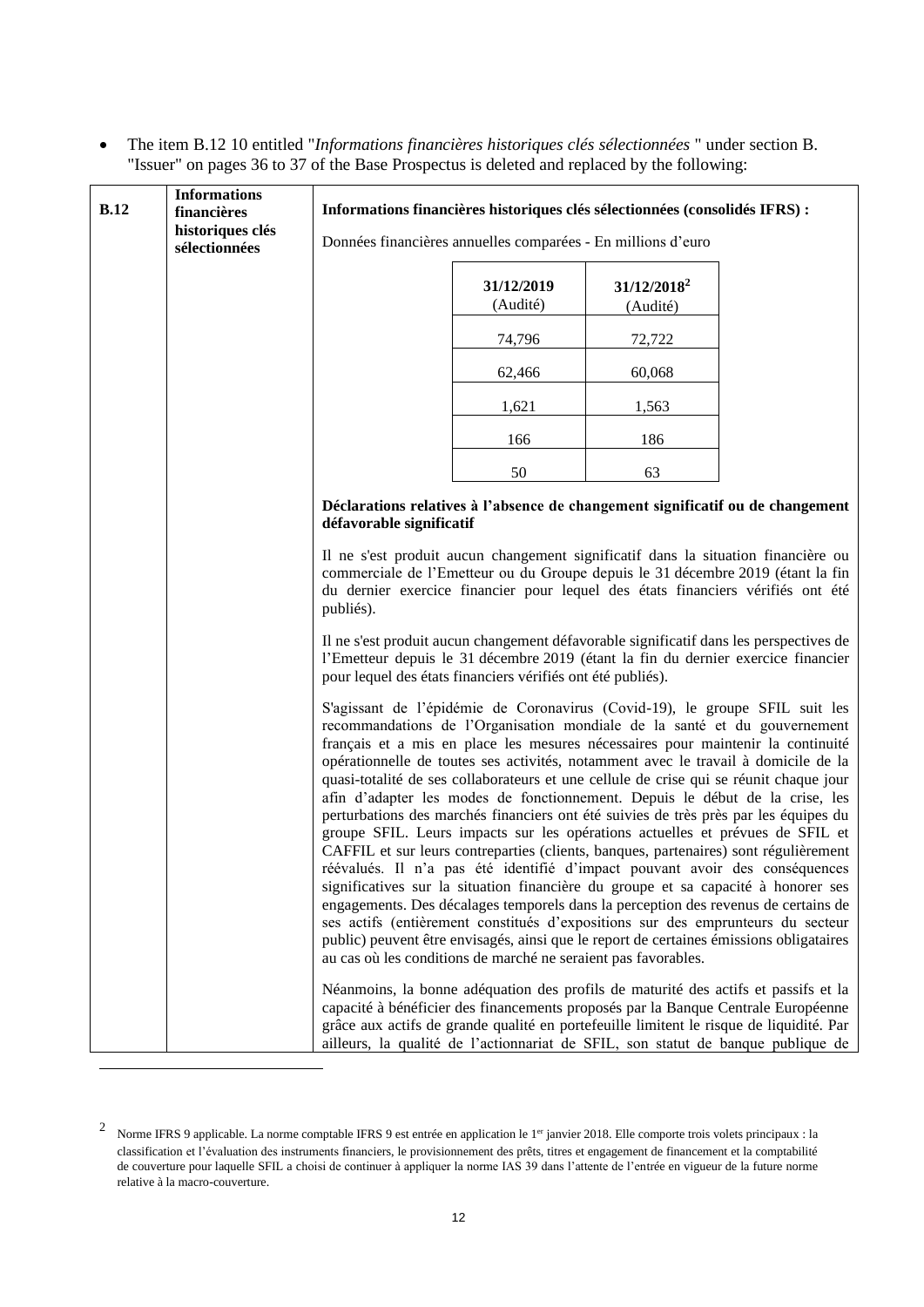|  | développement, la qualité des signatures CAFFIL et SFIL, la gestion très rigoureuse |
|--|-------------------------------------------------------------------------------------|
|  | du risque et la solidité de son ratio de solvabilité constituent des atouts dans le |
|  | contexte actuel.                                                                    |

• The item B.13 entitled "*Evénement récent présentant un intérêt significatif pour l'évaluation de la solvabilité de l'Emetteur*" under section B. "Issuer" on page 37 of the Base Prospectus is deleted and replaced by the following:

|             | Sans objet, à la date du Supplément et à la meilleure connaissance de l'Emetteur, il |                                                                                                                                                                                                                                                                                                                                                                                                                                                                                                                                                                                                                                                                                                                                                                                                                                                                                                                                                                                                                                                                                                                                                                                                                                                                                         |  |  |  |
|-------------|--------------------------------------------------------------------------------------|-----------------------------------------------------------------------------------------------------------------------------------------------------------------------------------------------------------------------------------------------------------------------------------------------------------------------------------------------------------------------------------------------------------------------------------------------------------------------------------------------------------------------------------------------------------------------------------------------------------------------------------------------------------------------------------------------------------------------------------------------------------------------------------------------------------------------------------------------------------------------------------------------------------------------------------------------------------------------------------------------------------------------------------------------------------------------------------------------------------------------------------------------------------------------------------------------------------------------------------------------------------------------------------------|--|--|--|
| <b>B.13</b> | Evénement récent<br>présentant<br>un                                                 | ne s'est produit aucun événement récent qui présente un intérêt significatif pour<br>l'évaluation de la solvabilité de l'Emetteur depuis le 31 décembre 2019.                                                                                                                                                                                                                                                                                                                                                                                                                                                                                                                                                                                                                                                                                                                                                                                                                                                                                                                                                                                                                                                                                                                           |  |  |  |
|             | intérêt significatif<br>pour l'évaluation<br>de la solvabilité de<br>l'Emetteur      | S'agissant de l'épidémie de Coronavirus (Covid-19), le groupe SFIL suit les<br>recommandations de l'Organisation mondiale de la santé et du gouvernement<br>français et a mis en place les mesures nécessaires pour maintenir la continuité<br>opérationnelle de toutes ses activités, notamment avec le travail à domicile de la<br>quasi-totalité de ses collaborateurs et une cellule de crise qui se réunit chaque jour<br>afin d'adapter les modes de fonctionnement. Depuis le début de la crise, les<br>perturbations des marchés financiers ont été suivies de très près par les équipes du<br>groupe SFIL. Leurs impacts sur les opérations actuelles et prévues de SFIL et<br>CAFFIL, et sur leurs contreparties (clients, banques, partenaires) sont régulièrement<br>réévalués. Il n'a pas été identifié d'impact pouvant avoir des conséquences<br>significatives sur la situation financière du groupe et sa capacité à honorer ses<br>engagements. Des décalages temporels dans la perception des revenus de certains de<br>ses actifs (entièrement constitués d'expositions sur des emprunteurs du secteur<br>public) peuvent être envisagés, ainsi que le report de certaines émissions obligataires<br>au cas où les conditions de marché ne seraient pas favorables. |  |  |  |
|             |                                                                                      | Néanmoins, la bonne adéquation des profils de maturité des actifs et passifs et la<br>capacité à bénéficier des financements proposés par la Banque Centrale Européenne<br>grâce aux actifs de grande qualité en portefeuille limitent le risque de liquidité. Par<br>ailleurs, la qualité de l'actionnariat de SFIL, son statut de banque publique de<br>développement, la qualité des signatures CAFFIL et SFIL, la gestion très rigoureuse<br>du risque et la solidité de son ratio de solvabilité constituent des atouts dans le<br>contexte actuel.                                                                                                                                                                                                                                                                                                                                                                                                                                                                                                                                                                                                                                                                                                                                |  |  |  |
|             |                                                                                      | De plus, à la suite de l'exercice de revue et d'évaluation $(SREF-Supervisory Review$<br>and Evaluation Process) mené par la Banque Centrale Européenne en 2019,<br>l'exigence de fonds propres de CET1 que SFIL doit respecter sur base consolidée<br>s'élève à 7,99% à compter du 1 <sup>er</sup> janvier 2020. Il se compose de (i) 4,50% au titre du<br>CET1 capital exigible en Pilier 1, niveau applicable à tous les établissements, (ii)<br>0,75% au titre du P2R (Pillar 2 requirements), inchangé par rapport à l'année<br>dernière à l'issue de l'évaluation SREP 2019, (iii) 2,50% au titre du coussin de<br>conservation, niveau applicable à tous les établissements et (iv) 0,24% en ce qui<br>concerne le volant contracyclique calculé sur une base estimée.                                                                                                                                                                                                                                                                                                                                                                                                                                                                                                           |  |  |  |

# • The item B.15 entitled "*Principales activités de l'Emetteur*" under section B. "Issuer" on page 38 of the Base Prospectus is deleted and replaced by the following:

| <b>B.15</b> | <b>Principales</b><br>activités<br>de<br>l'Emetteur | L'Emetteur remplit quatre principales activités :<br>refinancement des prêts au secteur public local, une mission de politique<br>publique confiée par l'Etat français à l'Emetteur en 2013, dans un cadre<br>strictement défini, initialement octroyés par La Banque Postale aux<br>collectivités et établissements publics de santé éligibles via l'émission par la<br>Caisse Française de Financement Local ("CAFFIL") d'obligations foncières<br>( <i>covered bonds</i> ) depuis 2013; |
|-------------|-----------------------------------------------------|--------------------------------------------------------------------------------------------------------------------------------------------------------------------------------------------------------------------------------------------------------------------------------------------------------------------------------------------------------------------------------------------------------------------------------------------------------------------------------------------|
|             |                                                     | la prestation de services spécialisés auprès de La Banque Postale et CAFFIL<br>permettant le fonctionnement du dispositif ;<br>la désensibilisation de certains crédits structurés inscrits au bilan de CAFFIL,                                                                                                                                                                                                                                                                            |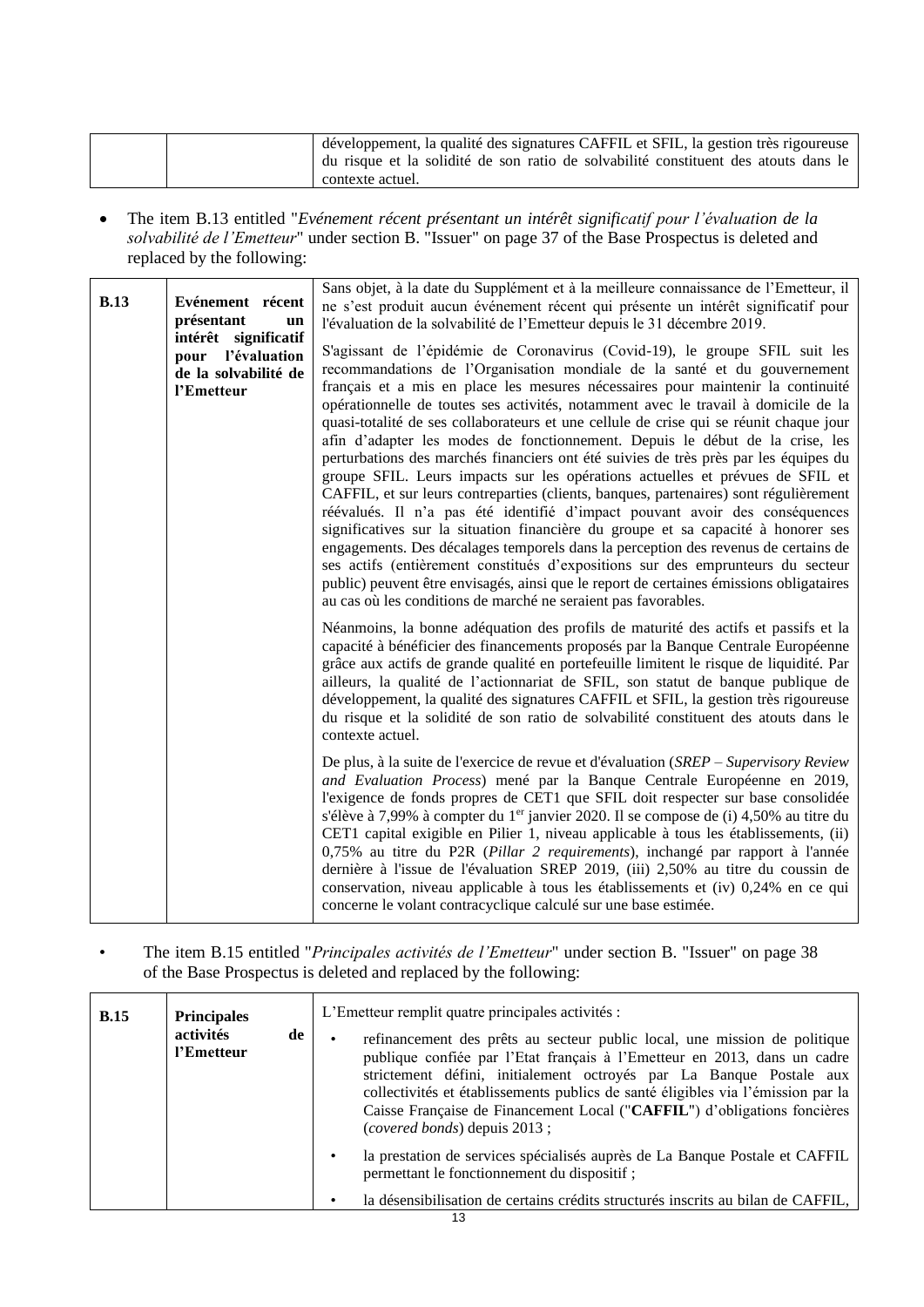|  | en ligne avec les objectifs définis par l'Etat français en matière de gestion des<br>finances publiques et en respectant les intérêts stratégiques de l'Emetteur.                                                                                                                                                                                                                                                                                                                                                                                                                                                                                                                                                                                                                                                                                                                                                                                                                                                                                                                                                                                                                                                           |
|--|-----------------------------------------------------------------------------------------------------------------------------------------------------------------------------------------------------------------------------------------------------------------------------------------------------------------------------------------------------------------------------------------------------------------------------------------------------------------------------------------------------------------------------------------------------------------------------------------------------------------------------------------------------------------------------------------------------------------------------------------------------------------------------------------------------------------------------------------------------------------------------------------------------------------------------------------------------------------------------------------------------------------------------------------------------------------------------------------------------------------------------------------------------------------------------------------------------------------------------|
|  | le refinancement de la part assurée de grands contrats de crédit export,<br>une mission de politique publique confiée par l'Etat français à l'Emetteur en 2015.<br>Ces contrats de crédit export initialement arrangés et accordés par des banques<br>commerciales sont refinancés par l'émission d'obligations foncières par<br>CAFFIL.SFIL a pour projet de refinancer également les crédits couverts par la<br>"Garantie des Projets Stratégiques". Ce nouveau produit d'assurance a été annoncé<br>par le Premier Ministre Edouard Philippe en février 2018 et a maintenant été<br>autorisé par un décret publié en décembre 2018. L'idée du gouvernement est de<br>donner des crédits de couverture pour financer des projets qui ont un intérêt jugé<br>"stratégique" pour l'économie française, sans être nécessairement lié à une<br>exportation sous-jacente. L'éligibilité d'un crédit à cette nouvelle garantie sera<br>décidée en dernier lieu au cas par cas par les autorités françaises. SFIL prévoit d'agir<br>pour cette nouvelle garantie en suivant la même structure qu'une assurance de crédit<br>export classique. Ce champ élargi créera des opportunités commerciales<br>supplémentaires pour SFIL. |
|  | En décembre 2019, les autorités françaises ont notifié à la Commission Européenne<br>(i) le renouvellement de l'autorisation de crédit à l'exportation à échéance 2020,<br>après cinq ans de fonctionnement et (ii) l'extension de l'activité de refinancement de<br>SFIL aux crédits bénéficiant de la nouvelle garantie de projet stratégique.                                                                                                                                                                                                                                                                                                                                                                                                                                                                                                                                                                                                                                                                                                                                                                                                                                                                            |
|  | Des clarifications et des échanges sont en cours entre l'Etat français et la<br>Commission Européenne, et devraient aboutir dans les prochains mois.                                                                                                                                                                                                                                                                                                                                                                                                                                                                                                                                                                                                                                                                                                                                                                                                                                                                                                                                                                                                                                                                        |

• The item B.16 entitled "*Entité(s) ou personne(s) détenant ou contrôlant directement ou indirectement l'Emetteur*" under section B. "Issuer" on pages 38 to 39 of the Base Prospectus is deleted and replaced by the following:

| B.16 | Entité(s)<br>personne(s)<br>détenant<br>contrôlant<br>directement<br>indirectement<br>l'Emetteur | ou<br>ou<br>ou | L'Etat français est "l'actionnaire de référence" de l'Emetteur en vertu de la<br>règlementation française. La Banque de France peut demander à l'Etat français,<br>en sa qualité d'actionnaire de référence, de fournir le soutien nécessaire à<br>l'Emetteur conformément à l'article L.511-42 du Code monétaire et financier.<br>Le capital social de l'Emetteur est détenu comme suit :                                                                                                                                                                                                                                                                                                                                                             |
|------|--------------------------------------------------------------------------------------------------|----------------|--------------------------------------------------------------------------------------------------------------------------------------------------------------------------------------------------------------------------------------------------------------------------------------------------------------------------------------------------------------------------------------------------------------------------------------------------------------------------------------------------------------------------------------------------------------------------------------------------------------------------------------------------------------------------------------------------------------------------------------------------------|
|      |                                                                                                  |                | 75% par l'Etat français, via l'Agence des Participations de l'Etat, soit<br>$\bullet$<br>6.964.293 actions ordinaires;                                                                                                                                                                                                                                                                                                                                                                                                                                                                                                                                                                                                                                 |
|      |                                                                                                  |                | 20% par la CDC, soit 1.857.145 actions de préférence ; et<br>$\bullet$                                                                                                                                                                                                                                                                                                                                                                                                                                                                                                                                                                                                                                                                                 |
|      |                                                                                                  |                | 5% par La Banque Postale, soit 464.287 actions ordinaires.<br>$\bullet$                                                                                                                                                                                                                                                                                                                                                                                                                                                                                                                                                                                                                                                                                |
|      |                                                                                                  |                | Le 15 novembre 2018, dans le cadre du projet de création d'un pôle majeur de<br>financement public autour de la CDC et de La Poste, l'Etat français et la CDC<br>ont annoncé qu'ils étaient entrés en discussions en vue de transférer le contrôle<br>de SFIL à la CDC. L'actionnariat de SFIL restera entièrement public, comme<br>aujourd'hui. Ses actionnaires veilleront à ce que sa solidité financière soit<br>préservée, sa base économique soit protégée et continueront à fournir à celle-ci le<br>soutien qui lui est nécessaire, conformément à la règlementation applicable.<br>Cette évolution actionnariale interviendrait selon le même calendrier que les<br>modifications concernant l'actionnariat de La Poste et de CNP Assurances. |
|      |                                                                                                  |                | L'Etat, la CDC et La Banque Postale ont annoncé le 9 octobre 2019 la signature<br>d'un accord de principe précisant les modalités de transfert de la majorité du<br>capital de SFIL à la CDC, conformément aux discussions annoncées le 15<br>novembre 2018. A l'issue de l'opération, qui devrait être finalisée au cours du<br>premier trimestre 2020 sous réserve des autorisations nécessaires, la CDC<br>possèderait l'ensemble du capital de SFIL, à l'exception d'une action ordinaire<br>qui serait conservée par l'Etat.                                                                                                                                                                                                                      |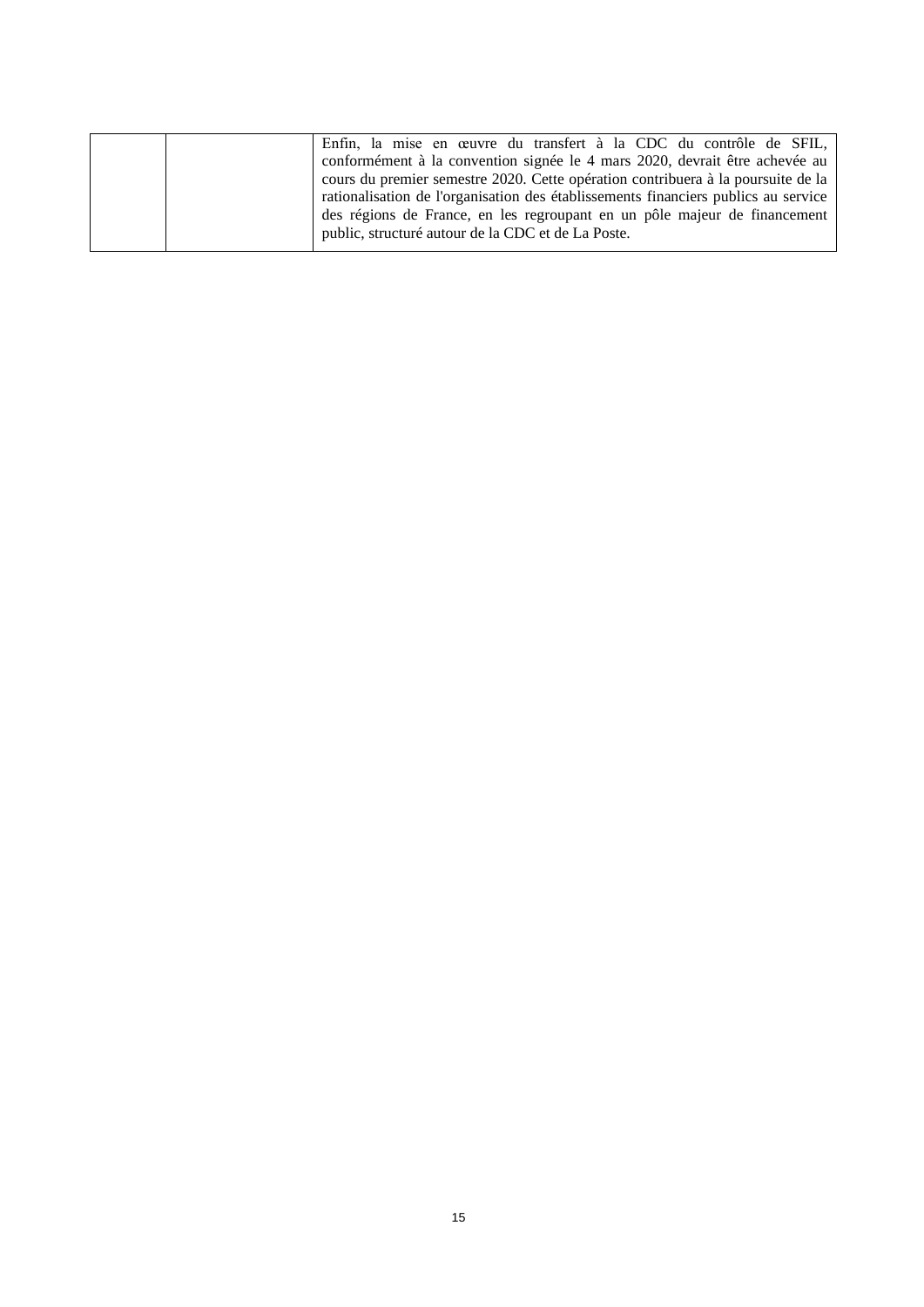## **RISK FACTORS**

<span id="page-15-0"></span>The section entitled "**Risk Factors**" on pages 60 to 80 of the Base Prospectus is amended as follows:

• The risk factor entitled "*16. Credit rating of SFIL will be affected by the credit rating of the French State*" under heading "**I. Risks relating to the Issuer and its operations**" on pages 68 to 69 of the Base Prospectus is deleted and replaced by the following:

## "*16. Credit rating of SFIL will be affected by the credit rating of the French State*

The shareholding of SFIL renders it indirectly dependent on the situation of the French State, the shares of SFIL being currently owned by the French State (75%), Caisse des Dépôts et Consignations ("**CDC**") (20%) and La Banque Postale (5%). The credit rating of SFIL is therefore closely linked to that of the French State. Moreover, in the context of the extension of its activities to the refinancing of large export credit, SFIL will also grant export credit loans. These loans will be 100% insured by the French public export credit agency under the French State's control, on its behalf and in its name. The export credits will thus be considered as exposures to the French State. The French State's ability to meet its payment obligations may be affected by its levels of indebtedness, social spending obligations, interest rates and tax revenue collections, each of which could be adversely affected by deterioration in general economic conditions. Deteriorating economic conditions could therefore have a material adverse effect on the credit quality of the assets of SFIL.

On 15 November 2018, as part of the project to create a major public finance hub centered around CDC and La Poste, the French State and CDC announced that they had entered into discussions with a view to entrusting the control of SFIL to CDC. SFIL's shareholder base will remain – as today – fully public. Its shareholders will ensure that SFIL's financial solidity is preserved and its economic base protected, and will continue to provide it with the necessary support, in accordance with the applicable regulations. This change in shareholding structure is expected to take place at the same time as the changes to that of La Poste and CNP Assurances.

Following the discussions announced on 15 November 2018, the French Government, CDC and La Banque Postale announced on 9 October 2019 the signing of an agreement in principle for the transfer of majority of SFIL's capital to CDC. On completion of the transaction, which should occur during the first quarter of 2020 (subject to the necessary authorizations), CDC would own all of SFIL's share capital except for one ordinary share to be retained by the French State

Lastly, implementation of the transfer to CDC of the control of SFIL, in accordance with the agreement signed on March 4, 2020, should be completed during the first half-year 2020. This operation will contribute to the ongoing streamlining of the organization of public financial institutions in the service of France's regions, by merging them into a major public financing hub, structured around the CDC and La Poste.

In the event of a downgrade of the credit rating of the French State, ratings of SFIL and of the Notes may be affected. If the credit rating of the Notes were reduced due to these factors, such downgrade may adversely affect the value of SFIL's outstanding Notes, increase SFIL's cost of borrowing and adversely affect SFIL's ability to issue new Notes."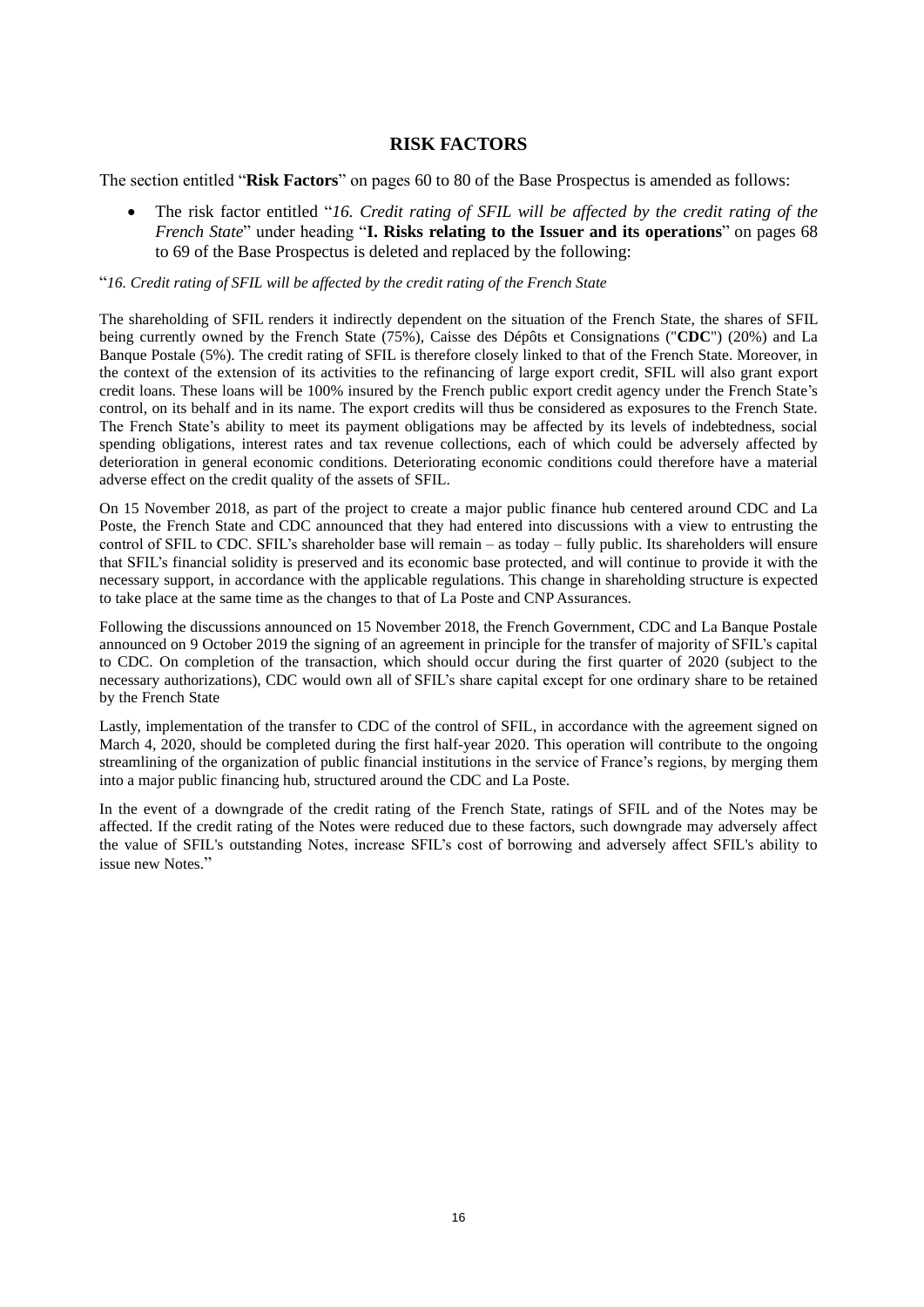## **INFORMATION INCORPORATED BY REFERENCE**

<span id="page-16-0"></span>The section entitled "**Information incorporated by reference**" on pages 83 to 85 of the Base Prospectus is hereby deleted and replaced as follows for the purposes of adding the 2019 Financial Report of the Issuer:

"This Base Prospectus should be read and construed in conjunction with the sections referred to in the table below included in:

- − the *Rapport financier annuel* 2019 in French language of the Issuer filed with the AMF, which includes the audited consolidated annual financial statements of the Issuer for the financial year ended 31 December 2019 and the related statutory auditors' report (the "**2019 Financial Report**");
- − the *Rapport financier annuel* 2018 in French language of the Issuer filed with the AMF, which includes the audited consolidated annual financial statements of the Issuer for the period ended 31 December 2018 and the related statutory auditors' report (the "**2018 Financial Report**");
- the terms and conditions of the Notes contained in pages 79 to 113 of the base prospectus of the Issuer dated 27 September 2016 which received visa no. 16-449 from the *Autorité des marchés financiers* (the "**2016 EMTN Conditions**"), the terms and conditions of the Notes contained in pages 81 to 115 of the base prospectus of the Issuer dated 27 September 2017 which received visa no. 17-517 from the *Autorités des marches financiers* (the "**2017 EMTN Conditions**") and the terms and conditions of the Notes contained in pages 82 to 113 of the base prospectus of the Issuer dated 15 May 2018 which received visa no. 18-175 from the *Autorité des marchés financiers* (the "**2018 EMTN Conditions**", together with the 2016 EMTN Conditions and the 2017 EMTN Conditions, the "**EMTN Conditions**"),

which have been previously published or are published simultaneously with this Base Prospectus and shall be incorporated in, and form part of, this Base Prospectus.

Such information shall be deemed to be incorporated in, and form part of this Base Prospectus, save that any statement contained in the information which is deemed to be incorporated by reference herein shall be deemed to be modified or superseded for the purpose of this Base Prospectus to the extent that a statement contained herein modifies or supersedes such earlier statement (whether expressly, by implication or otherwise). Any statement so modified or superseded shall not be deemed, except as so modified or superseded, to constitute a part of this Base Prospectus.

This Base Prospectus, the 2018 Financial Report, the 2019 Financial Report and the EMTN Conditions will be available on the websites of the Issuer (www.sfil.fr) and the AMF (www.amf-france.org).The Final Terms related to the Notes admitted to trading on any Regulated Market in the EEA will be published on the website of the AMF at (www.amf-france.org). This Base Prospectus, the 2018 Financial Report, the 2019 Financial Report and the EMTN Conditions will also be available during usual business hours on any weekday (except Saturdays, Sundays and public holidays) for inspection and collection free of charge, at the specified office of the Fiscal Agent so long as any of the Notes are outstanding.

The free English translations of the 2018 Financial Report and the 2019 Financial Report are available on, and may be obtained without charge from, the website of the Issuer (www.sfil.fr).

For the purposes of the Prospectus Directive, the information incorporated by reference in this Base Prospectus is set out in the following cross-reference table:

| Annex XI of the European Regulation 809/2004/EC of 29 April 2004                                                                                                                                                                                                                                                                                      | Page / Paragraph |
|-------------------------------------------------------------------------------------------------------------------------------------------------------------------------------------------------------------------------------------------------------------------------------------------------------------------------------------------------------|------------------|
| <b>8. PROFIT FORECASTS OR ESTIMATES</b>                                                                                                                                                                                                                                                                                                               |                  |
| If an issuer chooses to include a profit forecast or a profit estimate the registration<br>document must contain the information items 8.1 and 8.2:                                                                                                                                                                                                   |                  |
| 8.1 A statement setting out the principal assumptions upon which the issuer has based<br>its forecast, or estimate. There must be a clear distinction between assumptions about<br>factors which the members of the administrative, management or supervisory bodies<br>can influence and assumptions about factors which are exclusively outside the | N/A              |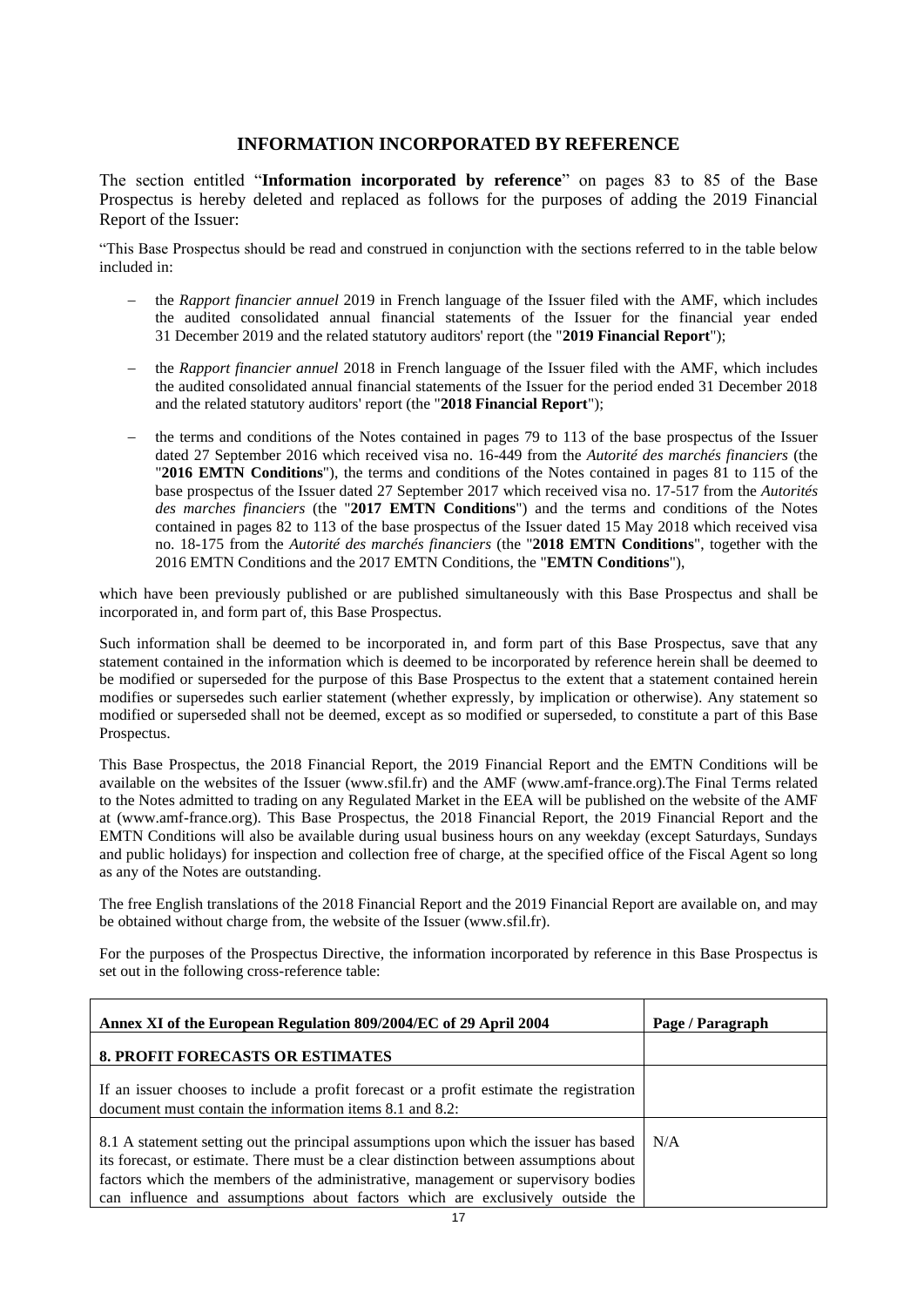| influence of the members of the administrative, management or supervisory bodies;<br>be readily understandable by investors; be specific and precise; and not relate to the<br>general accuracy of the estimates underlying the forecast.                                                                                                                |                                                                 |                                                                 |  |
|----------------------------------------------------------------------------------------------------------------------------------------------------------------------------------------------------------------------------------------------------------------------------------------------------------------------------------------------------------|-----------------------------------------------------------------|-----------------------------------------------------------------|--|
| 8.2 A report prepared by independent accountants or auditors stating that in the<br>opinion of the independent accountants or auditors the forecast or estimate has been<br>properly compiled on the basis stated and that the basis of accounting used for the<br>profit forecast or estimate is consistent with the accounting policies of the issuer. | N/A                                                             |                                                                 |  |
| 8.3 The profit forecast or estimate must be prepared on a basis comparable with the<br>historical financial information.                                                                                                                                                                                                                                 | N/A                                                             |                                                                 |  |
| 11. FINANCIAL INFORMATION CONCERNING THE ISSUER'S ASSETS<br>AND LIABILITIES, FINANCIAL POSITION AND PROFITS AND LOSSES                                                                                                                                                                                                                                   | Pages<br>of<br>the<br>2018<br><b>Financial</b><br><b>Report</b> | Pages<br>of<br>the<br>2019<br><b>Financial</b><br><b>Report</b> |  |
| 11.1 Historical Financial Information                                                                                                                                                                                                                                                                                                                    |                                                                 |                                                                 |  |
| Audited historical financial information covering the latest 2 financial years                                                                                                                                                                                                                                                                           |                                                                 |                                                                 |  |
| the consolidated balance sheet                                                                                                                                                                                                                                                                                                                           | p.63<br>and<br>113                                              | p.96<br>and<br>148                                              |  |
| the income statement;                                                                                                                                                                                                                                                                                                                                    | p.64<br>and<br>114                                              | p.97<br>and<br>150                                              |  |
| Statement of net profit and gains and losses recognised directly in equity capital;                                                                                                                                                                                                                                                                      | p.64                                                            | p.97                                                            |  |
| Statement of changes in equity capital;                                                                                                                                                                                                                                                                                                                  | p.65<br>and<br>115                                              | p.98<br>and<br>151                                              |  |
| Cash Flow statement;                                                                                                                                                                                                                                                                                                                                     | p.66                                                            | p.99                                                            |  |
| Notes to the consolidated financial statements                                                                                                                                                                                                                                                                                                           | p.67 to 103<br>and 116 to<br>129                                | p.100<br>to<br>141<br>and<br>152 to 170                         |  |
| <b>11.2 Financial statements</b>                                                                                                                                                                                                                                                                                                                         |                                                                 |                                                                 |  |
| If the issuer prepares both own and consolidated financial statements, include at least<br>the consolidated financial statements in the registration document.                                                                                                                                                                                           | $p.63$ to 103                                                   | p.96 to 141                                                     |  |
|                                                                                                                                                                                                                                                                                                                                                          | p.113<br>to<br>129                                              | p.148<br>to<br>170                                              |  |
| 11.3 Auditing of historical annual financial information                                                                                                                                                                                                                                                                                                 |                                                                 |                                                                 |  |
| A statement that the historical financial information has been audited. If audit reports<br>on the historical financial information have been refused by the statutory auditors or if<br>they contain qualifications or disclaimers, such refusal or such qualifications or<br>disclaimers must be reproduced in full and the reasons given.             | p.108<br>to<br>p.112                                            | p.142<br>to<br>146                                              |  |
| An indication of other information in the registration document which has been<br>audited by the auditors.                                                                                                                                                                                                                                               | p.130<br>to<br>132<br>and<br>133 to 138                         | p.171<br>to<br>173                                              |  |
| Where financial data in the registration document is not extracted from the issuer's<br>audited financial statements state the source of the data and state that the data is<br>unaudited.                                                                                                                                                               | N/A                                                             | N/A                                                             |  |
| 11.4 Age of latest financial information                                                                                                                                                                                                                                                                                                                 |                                                                 |                                                                 |  |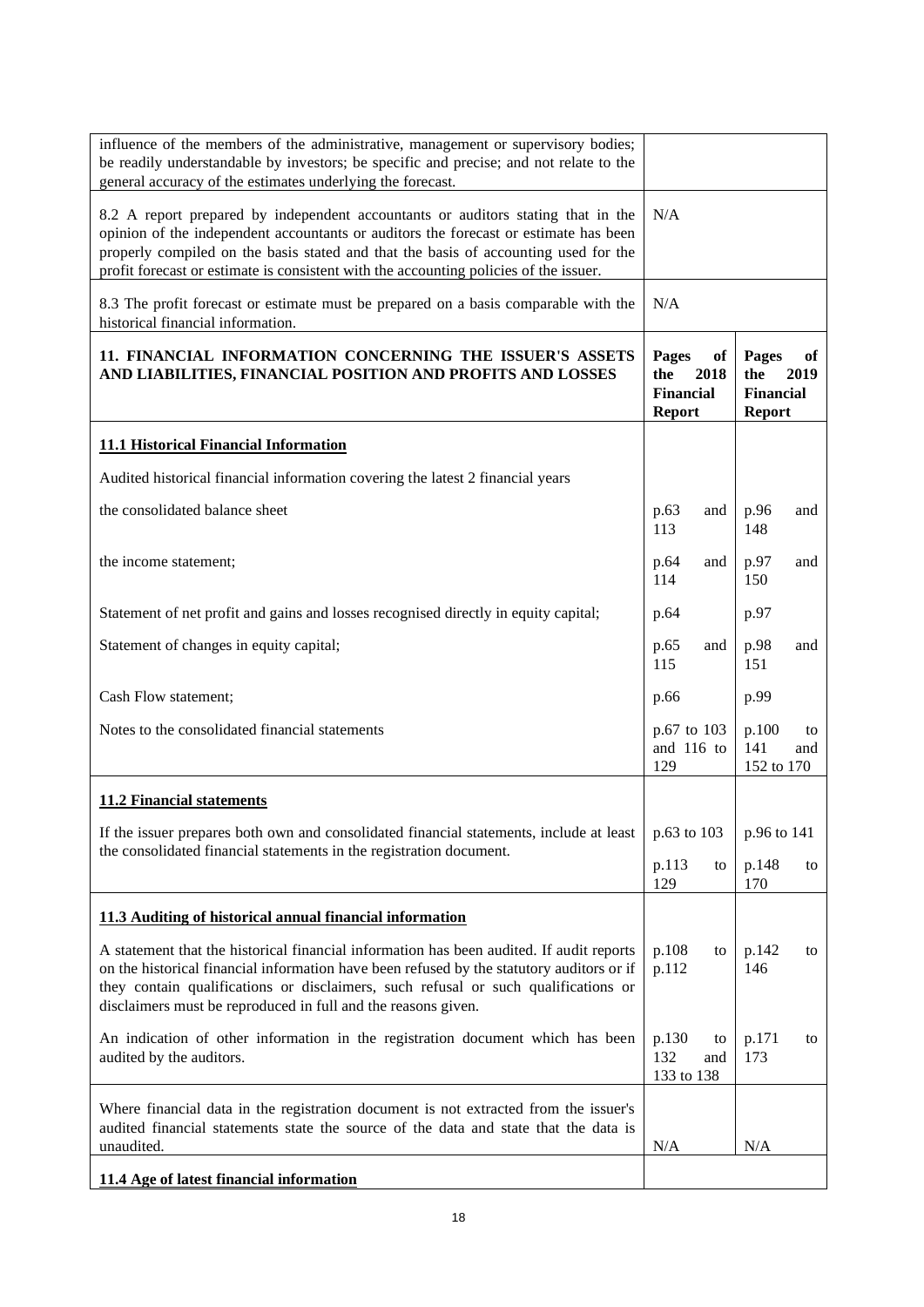| The last year of audited financial information may not be older than 18 months from<br>the date of the registration document.                                                                                                                                                                                                                                                                                                                          | p.63 to 112 | $p.96$ to 146 |
|--------------------------------------------------------------------------------------------------------------------------------------------------------------------------------------------------------------------------------------------------------------------------------------------------------------------------------------------------------------------------------------------------------------------------------------------------------|-------------|---------------|
| 11.5 Interim and other financial information                                                                                                                                                                                                                                                                                                                                                                                                           |             |               |
| If the issuer has published quarterly or half yearly financial information since the date<br>of its last audited financial statements, these must be included in the registration<br>document. If the quarterly or half yearly financial information has been reviewed or<br>audited the audit or review report must also be included. If the quarterly or half yearly<br>financial information is unaudited or has not been reviewed state that fact. | N/A         |               |
| If the registration document is dated more than nine months after the end of the last<br>audited financial year, it must contain interim financial information, covering at least<br>the first six months of the financial year. If the interim financial information is<br>unaudited state that-fact.                                                                                                                                                 | N/A         |               |
| The interim financial information must include comparative statements for the same<br>period in the prior financial year, except that the requirement for comparative balance<br>sheet information may be satisfied by presenting the years end balance sheet.                                                                                                                                                                                         |             |               |

Any information not listed in the cross-reference list but included in the documents incorporated by reference is given for information purposes only."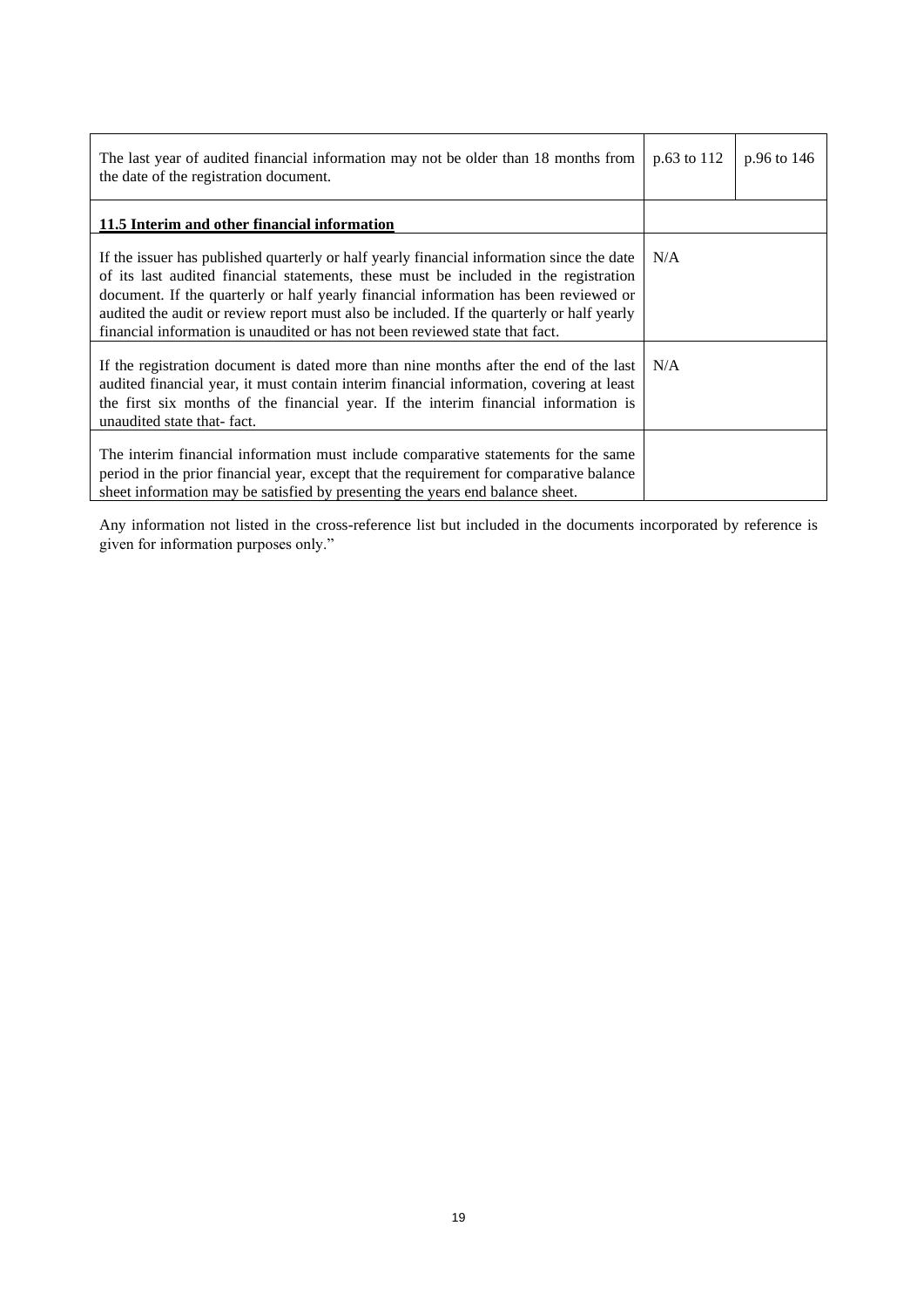## **DESCRIPTION OF THE ISSUER**

<span id="page-19-0"></span>The section entitled "**Description of the Issuer**" on pages 124 to 137 of the Base Prospectus is amended as follows:

• The section entitled "**2. BUSINESS OVERVIEW**" on pages 125 to 130 of the Base Prospectus is deleted and replaced with the following:

#### "**2. BUSINESS OVERVIEW**

SFIL is a credit institution authorised and directly supervised by the European Central Bank and is ranked in the top 10 of the credit institutions in France by assets<sup>3</sup>.

#### **2.1 Principal activities**

SFIL carries out four missions:

- financing, within a strictly defined framework, loans initially granted by La Banque Postale to eligible local government entities and public hospitals<sup>4</sup> - via issuance of *Obligations Foncières* by Caisse Française de Financement Local ("**CAFFIL**");
- refinancing large export credit contracts;
- SFIL's provision of specialized services to La Banque Postale and to CAFFIL to enable the system to function correctly; and
- the continuation and near-completion, in line with the State's public finances management objectives and SFIL's strategic interests, of the program to reduce the sensitivity of certain structured loans contained in CAFFIL's balance sheet when SFIL was created.

#### **(i) Financing of local public sector loans**

This activity was launched following the shortage of long term funding for French local authorities. It was decided by the French State that it was necessary to provide a stable access to long dated funding for public investments. This decision was confirmed by the European Commission on 28 December 2012.

The objective is to enable local authorities and public hospitals to benefit from enhanced financing conditions.

Through its *société de crédit foncier* (CAFFIL), the Issuer refinances medium and long-term loans offered by La Banque Postale to local authorities and public hospitals in France. SFIL and CAFFIL are mutually dependent. Due to its size, performance of CAFFIL has an impact on SFIL's revenues.

Since 2013, CAFFIL has been a regular issuer in the covered bond market with an overall volume issued around 30 billion euros.

<sup>&</sup>lt;sup>3</sup> List of significant supervised entities and the list of less significant institutions, European Central Bank, 04.09.2014

<sup>4</sup> Eligibility within the meaning of the law on *sociétés de crédit foncier*, pursuant to which on-balance sheet hedging assets can be considered collateral of issued *obligations foncières*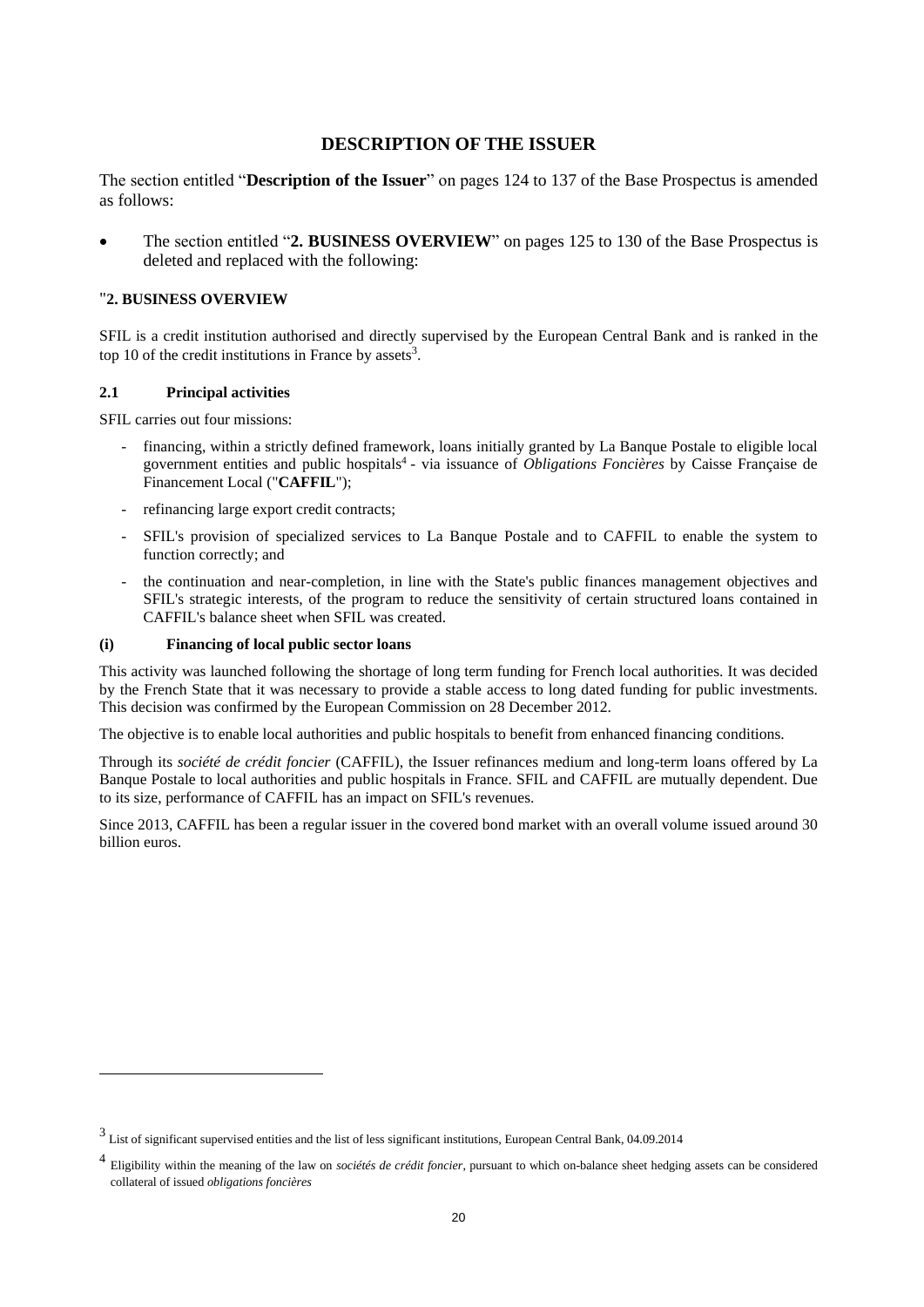

Since 2013 SFIL, altogether with La Banque Postale, is a significant lender to the French local public sector with 3.3 billion Euros in 2013, 4.1 billion Euros in 2014, 5 billion Euros in 2015, 4 billion Euros in 2016, 3.4 billion Euros in 2017, 3.7 billion Euros in 2018. In 2019, SFIL continued to play a major role as lender to the French local public sector with 5.7 billion Euros in new loans.

Since the creation of SFIL in 2013, new loans are granted exclusively to French local public sector borrowers. Through its subsidiary CAFFIL, SFIL also holds loans and bonds to public sector entities that were originated before 2013 with non-French counterparts. As of 31 December 2019, 89% of the assets of SFIL, measured by principal amount, are assets with French counterparts, 8% with Italian and 3% with other counterparts.

#### **(ii) Partnership with La Banque Postale and servicing and financing provided to CAFFIL**

Since 2013, SFIL supplies services for the medium- and long-term financing activity in the local public sector (local authorities and public healthcare facilities) engaged in by La Banque Postale. Within this framework, SFIL provides services at all stages along the chain of loan issue and management (loan offerings, back office management, asset and liability management reporting, management control, accounting, third-party management, etc.).

SFIL also coordinates and directs projects needed by La Banque Postale for its business, in particular by adapting the applications it makes available.

Likewise SFIL and La Banque Postale work together in order to propose to certain customers of La Banque Postale the possibility to reschedule their loans held by CAFFIL Some of the services are provided to CAFFIL. The role of SFIL as servicer of CAFFIL since 2013 primarily involves the following:

- to ensure the complete operational management of CAFFIL (day-to-day management as well as the operational management of the reduction in the sensitivity of the structured loans on the balance sheet of CAFFIL), as defined by the regulations applicable to *sociétés de crédit foncier*, in particular Article L.513-15 of the French *Code monétaire et financier*; and
- to provide CAFFIL with the derivatives and non-privileged funding it needs to carry out its activities including the financing of the over collateralization.

#### **(iii) Export credit refinancing**

In 2015, the French State gave SFIL the mission to refinance large export credits in order to bolster the competitiveness of French export offers.

Export credits are a key factor in the financial aspect of exporters' commercial offers. Basically structured in the form of buyer credits, they may take advantage of a credit insurance against the political and commercial risks granted by the French public export credit agency.

The objective of this new set-up designed to support French exports is to improve the financial offer that accompanies export contracts in terms of volume, maturity and cost. The vast majority of countries of the Organisation for Economic Cooperation and Development rely on a public set up for the refinancing of export loans through two different models: (i) direct lender where the public entity takes the place of commercial banks or (ii) refinancing platform where the public entity leaves the structuring, arranging and roles as well as the uninsured part of the credits to the commercial banks.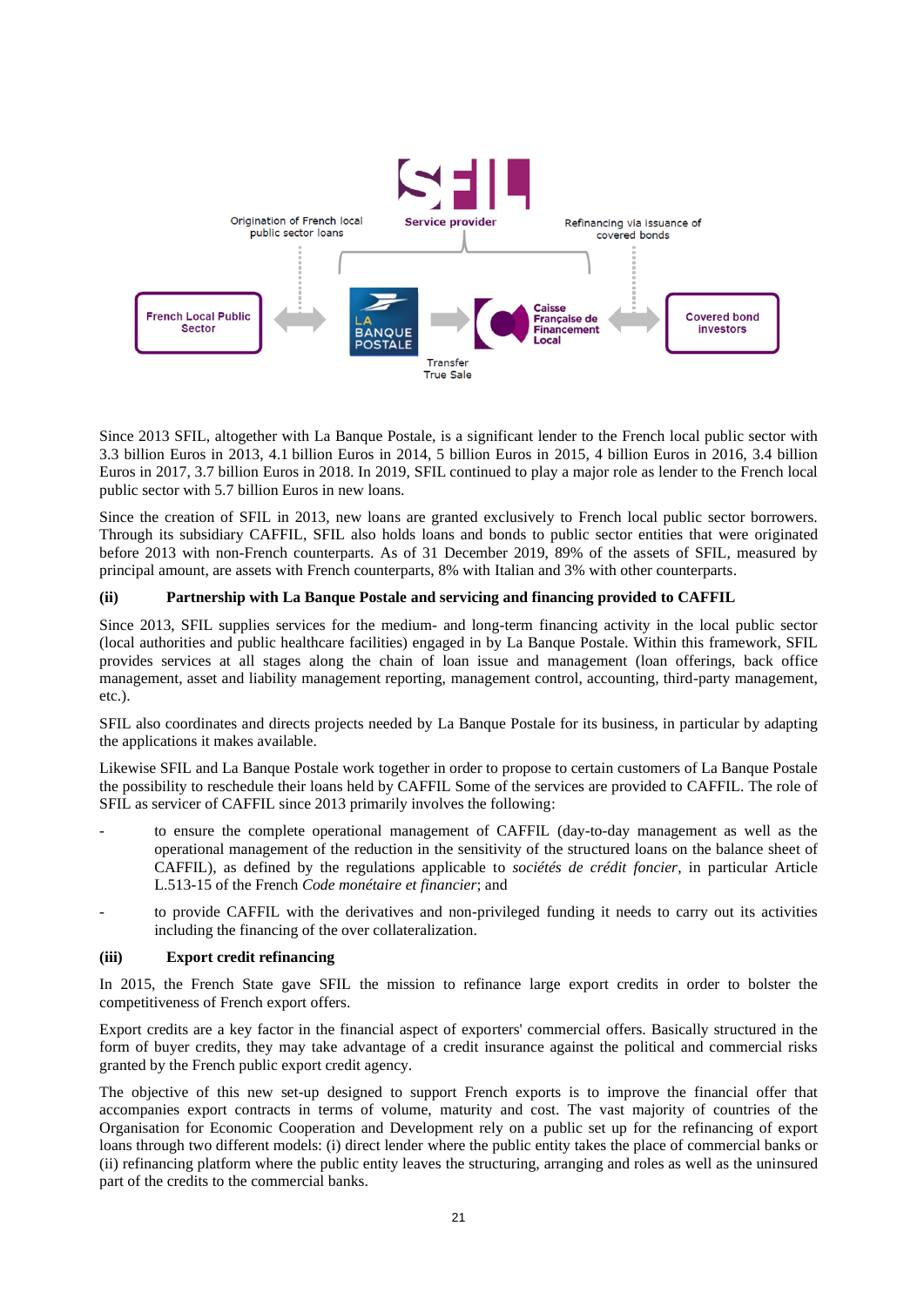Following feasibility studies undertaken by SFIL in cooperation with the French public export credit agency and French authorities, the second model was chosen. The European Commission granted on 5 May 2015, its authorisation to expand the scope of SFIL's activities as a public development bank, in the refinancing of export credits in order to resolve market failure in this sector.

Following this decision, the operational launch of this business line was organized, resources were progressively allocated to this activity, and internal management processes and risk control systems were set up.

Presentation of the set up:



- Within the framework of this organization, SFIL offers to take the place of export banks as lender of all or a part (generally up to 95%) of the portion insured by the French public export credit agency, the uninsured portion to be kept by the export bank.
- SFIL becomes lender of the record in the export credit and benefits from a 100% insurance cover on its part.
- The export bank keeps the risk on the uninsured portion and maintains the commercial relationship over the life of the transaction.
- The export loans acquired by SFIL are refinanced through CAFFIL, which benefits from the enhanced guarantee mechanism introduced in the 2012 law of finance.

The structure that has been set up operates with significant interaction between SFIL and Bpifrance Assurance Export<sup>5</sup>, on the one hand, and export banks on the other.

In that respect, a standard protocol has been drawn up, governing relations between SFIL and any export bank wishing to make use of this scheme. As of 31 December 2019, twenty-five institutions, including the most active banks in the French export credit market, had signed this agreement and can use SFIL for their operations.

Since its inaugural deal signed in June 2016, SFIL has closed 14 deals reaching a total amount of  $\epsilon$ 8.1 billion in export credit refinancing:

- 2 deals in 2016, with 5 banks for  $\epsilon$ 650 million;
- 4 deals in 2017 with 8 banks for  $\epsilon$ 2.6 billion;
- 4 deals in 2018 with 13 banks for  $\epsilon$ 3.8 billion; and
- 4 deals in 2019 with 7 banks for  $\epsilon$ 1.0 billion.

<sup>5</sup> Historically, Coface was the French public export credit agency, delivering insurance policy in the name of and with the guarantee of the French State. Following the amended 2015 finance law, the role of managing public guarantees for foreign trade has been transferred on 31 December 2016 from Coface to Bpifrance. Bpifrance Assurance Export, a 100% subsidiary of Bpifrance is in charge of delivering these guarantees, under the French State's control, on its behalf and in its name.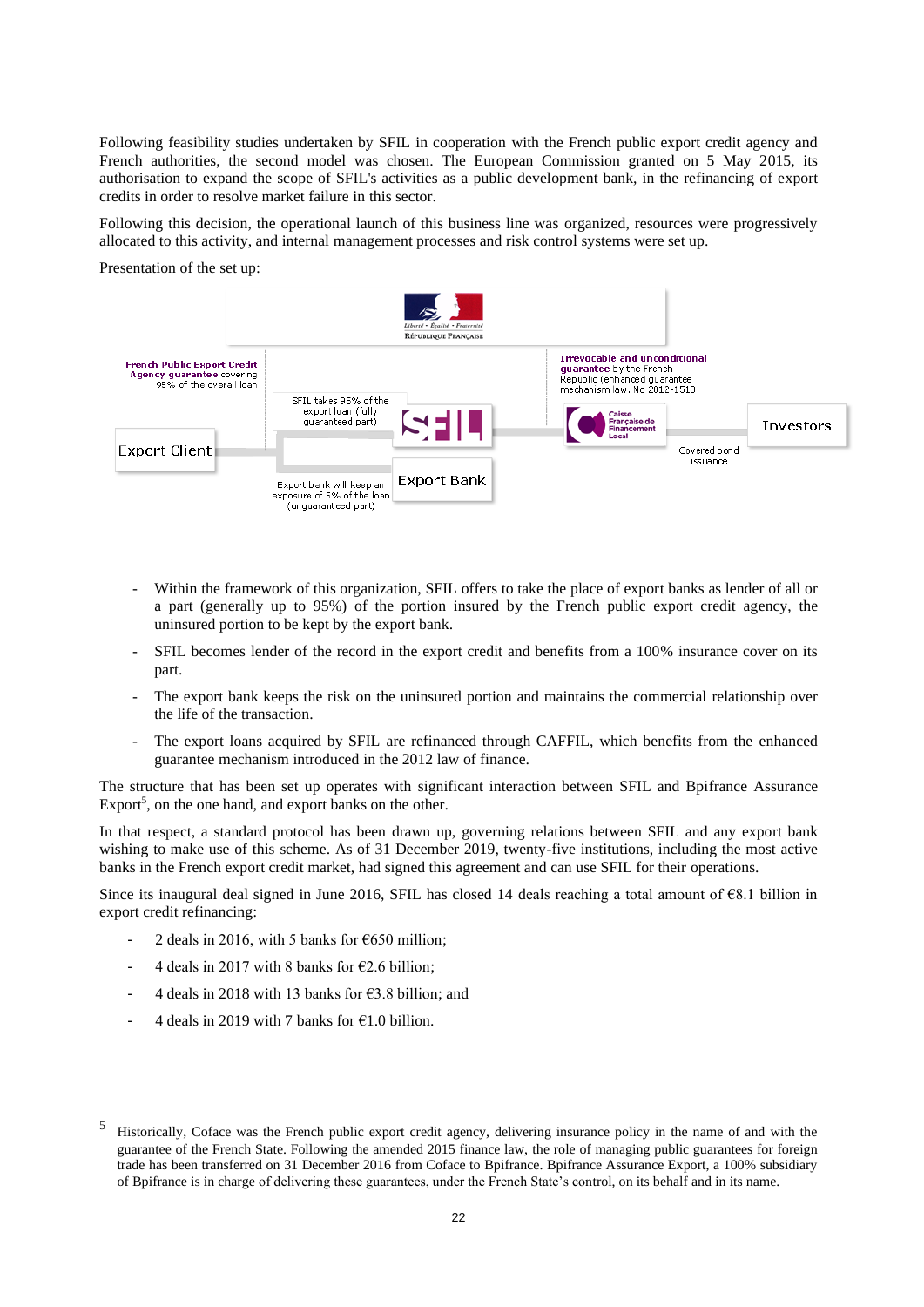Since 2016, SFIL has become the  $1<sup>st</sup>$  liquidity provider on the French export credit market with a market share above 40%. In total, SFIL has enabled the successful closing partnership with the commercial banks of EUR 14 billion of export credits for 10 exporters in 5 sectors: Cruise, Defence, Power, Infrastructure, Oil&Gas.

For the future the export credit activity targets an annual volume of 2 billion Euros to 2.5 billion Euros in average per year.

Since export credit refinancing is not linked, from the point of view of the economic or the financial cycle, to the local public finance sector, this new business line will make it possible to sustain SFIL's results without modifying its strategic positioning as a development bank that refinances public assets, or its risk profile.

SFIL has the project to refinance also credits covered by the "*Garantie des Projets Stratégiques*". This new insurance product has been announced by French Prime Minister Edouard Philippe on February 2018 and has been now authorized via a decree published in December 2018. The idea of the government is to give its cover credits to finance projects not linked to an exportation but which represent a "Strategic" interest for the French Economy. The eligibility of a credit to this new guaranty will be ultimately a case by case decision made by the French Authorities. SFIL plans to act for this new guarantee following the same structure as for a classical export credit insurance.

In December 2019, French authorities have notified European Commission of (i) the renewal of the export credit authorization due in 2020, after 5 years operation and (ii) the extension of SFIL refinancing activity to credits beneficiating from the new Strategic Project Guarantee. Clarifications and exchanges are on going between French State and European Commission and should come to a conclusion in the coming months.

This enlarged scope will create additional business opportunities for SFIL.

## **(iv) Sensitivity reduction**

Through its subsidiary CAFFIL, SFIL holds structured loans considered as sensitive that were granted to French customers of Dexia Credit Local. Certain of these customers initiated legal proceedings against Dexia Credit Local*,* CAFFIL and/or SFIL.

The policy applied by SFIL since its creation at the beginning of 2013 made it possible to effect a significant reduction in the size of the portfolio of sensitive structured loans.

Efforts to reduce loan sensitivity remained significant in 2019, as EUR117 million in sensitive structured loans were transformed into fixed rate loans, close to the level that was reached in 2017, with 32 operations (37 in the previous year). Lastly, 208 borrowers, including 197 local governments, cancelled their litigation proceedings. At the end of 2019, there were still 15 lawsuits before the courts, versus 18 in 2018 and 25 in 2017.

#### **2.2 Principal markets**

SFIL operates in two markets: lending to the French local public sector and refinancing of export loans benefiting from a French public guaranty.

The main characteristics of the local public sector market are the following:

- **-** French local government debt reached a total amount of EUR 206 billion at the end of 2018. This represents 8.7% of GDP, well below the average of 11.6% for local and regional governments in the European Union (source: Eurostat).
- **-** Over recent years, the financial performance of French local authorities has been very solid with a consolidated budget surplus of EUR 2.3 billion for the year 2018. French local authorities had also posted a consolidated budget surplus for the years 2017 and 2016 (source: Eurostat).

The French export credit market experienced a modest year in 2019<sup>6</sup>:

- 2019 was characterized by relatively smaller volumes of new export credits with less than 80bn\$ globally compared to 2018, which was historically high.
- With 2,2 billions new export credit insurance granted for new financing, Bpifrance Assurance Export also experienced a small year in 2019

<sup>6</sup> Source : TXF (https://www.txfnews.com)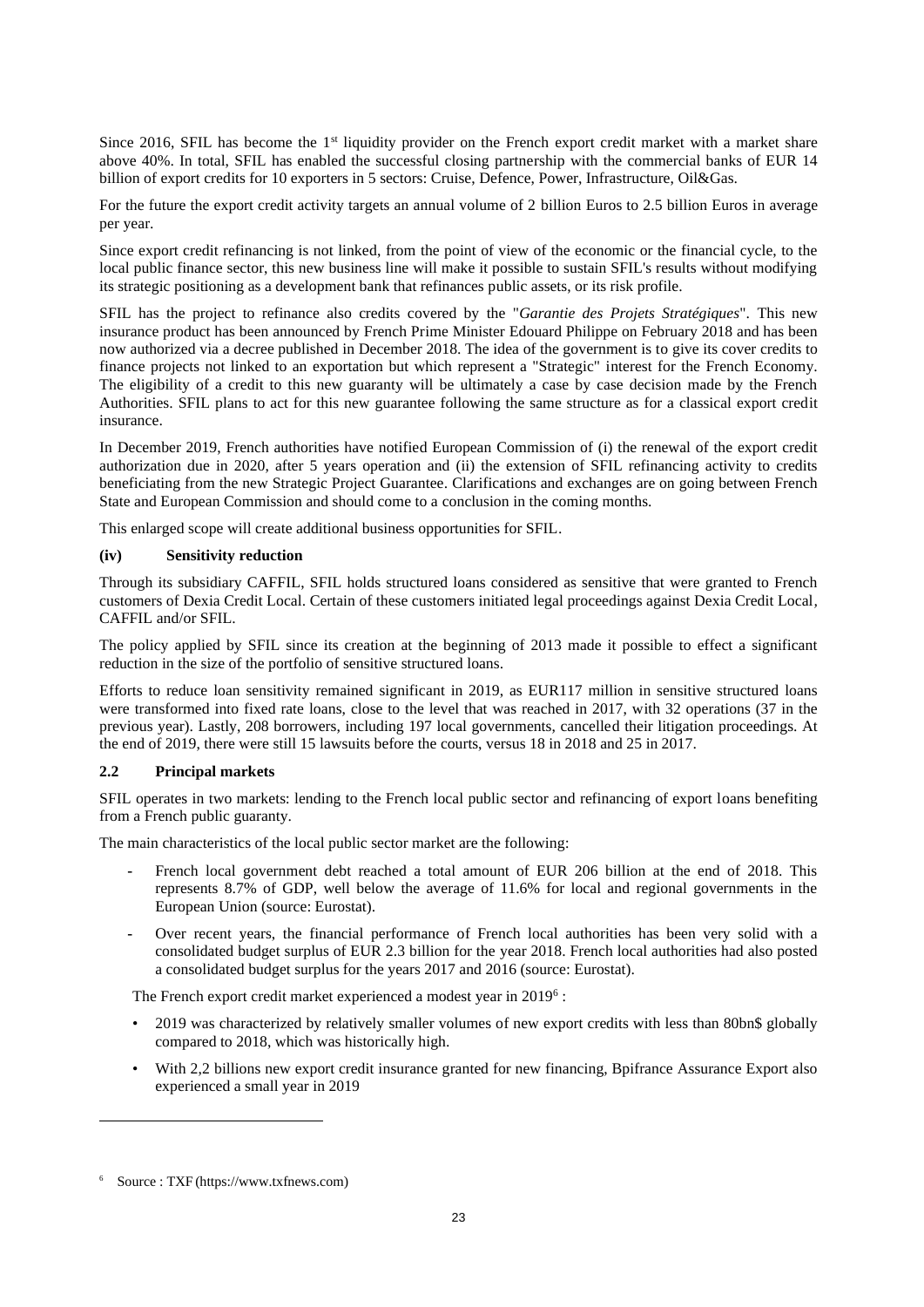#### **2.3 Recent evolutions**

We present below three key figures of SFIL as of 31 December 2019:

- SFIL had EUR 74,8 billion consolidated balance sheet assets;
- SFIL had a CET1 Ratio of 24.4 %; and
- 340 employees were working for SFIL.

Following the supervisory review and evaluation process (SREP) conducted by the European Central Bank in 2019, SFIL's CET1 capital requirement on a consolidated basis was set at 7.99% as of 1 January 2020. It consists of (i) 4.50% in respect of Pillar 1 CET1 capital, the level applicable to all institutions, (ii) 0.75% in respect of the Pillar 2 requirement (P2R), unchanged compared with the last year following the 2019 SREP, (iii) 2.50% in respect of the conservation buffer, the level applicable to all institutions and (iv) 0.24 % in respect of contracyclical buffer calculated on estimated basis.

During 2019, SFIL fully accomplished its fundamental missions, which involve (i) refinancing, via its subsidiary CAFFIL, loans granted by La Banque Postale to eligible local authorities and public healthcare facilities, (ii) supplying specialized services to La Banque Postale and CAFFIL, (iii) continuing to implement the policy to reduce the sensitivity of the portfolio of structured loans (this mission is close to completion), and (iv) refinancing major export contracts. Five benchmark transactions launched since 2016 leading to a total outstanding of EUR 7.1 billion equivalent (transactions in Euros and in US Dollars). These transactions confirmed the establishment of SFIL as a new issuer in the French agency segment. This positioning was also confirmed in January 2017 with SFIL being added in the list of European agencies that are bought by the European Central Bank for its Public Sector Purchase Program (PSPP)."

• The section entitled "**3. ORGANISATIONAL STRUCTURE**" on pages 130 to 131 of the Base Prospectus is deleted and replaced with the following:

## "**3. ORGANISATIONAL STRUCTURE**

"The French State is the "reference shareholder" of SFIL under French regulation underlining the commitment of the French State to ensure oversight and to influence strategic decisions, as well as its determination to provide its support to SFIL's on-going financial transactions if so required.

The Banque de France may ask the French State, as reference shareholder, to provide the necessary support to SFIL in accordance with Article L.511-42 of the French *Code monétaire et financier*.

Obligations of the reference shareholder are documented via a letter of comfort to the regulator, clearly defining support and involvement of the French State. The French State has the intention to remain a reference shareholder in the long run. On its side, on 31 January 2013, SFIL signed a declaration of support of CAFFIL.

The share capital of the Issuer is held as follows:

- 75% by the French State via the Agence des Participations de l'Etat (French government shareholding agency);
- 20% by Caisse des Dépôts et Consignations ("**CDC**"); and
- 5% by La Banque Postale.

CAFFIL is a subsidiary of SFIL. CAFFIL is a *société de crédit foncier* governed by Articles L.515-13 *et seq.* of the French *Code monétaire et financier*.

We present below a chart detailing the shareholder structure of SFIL: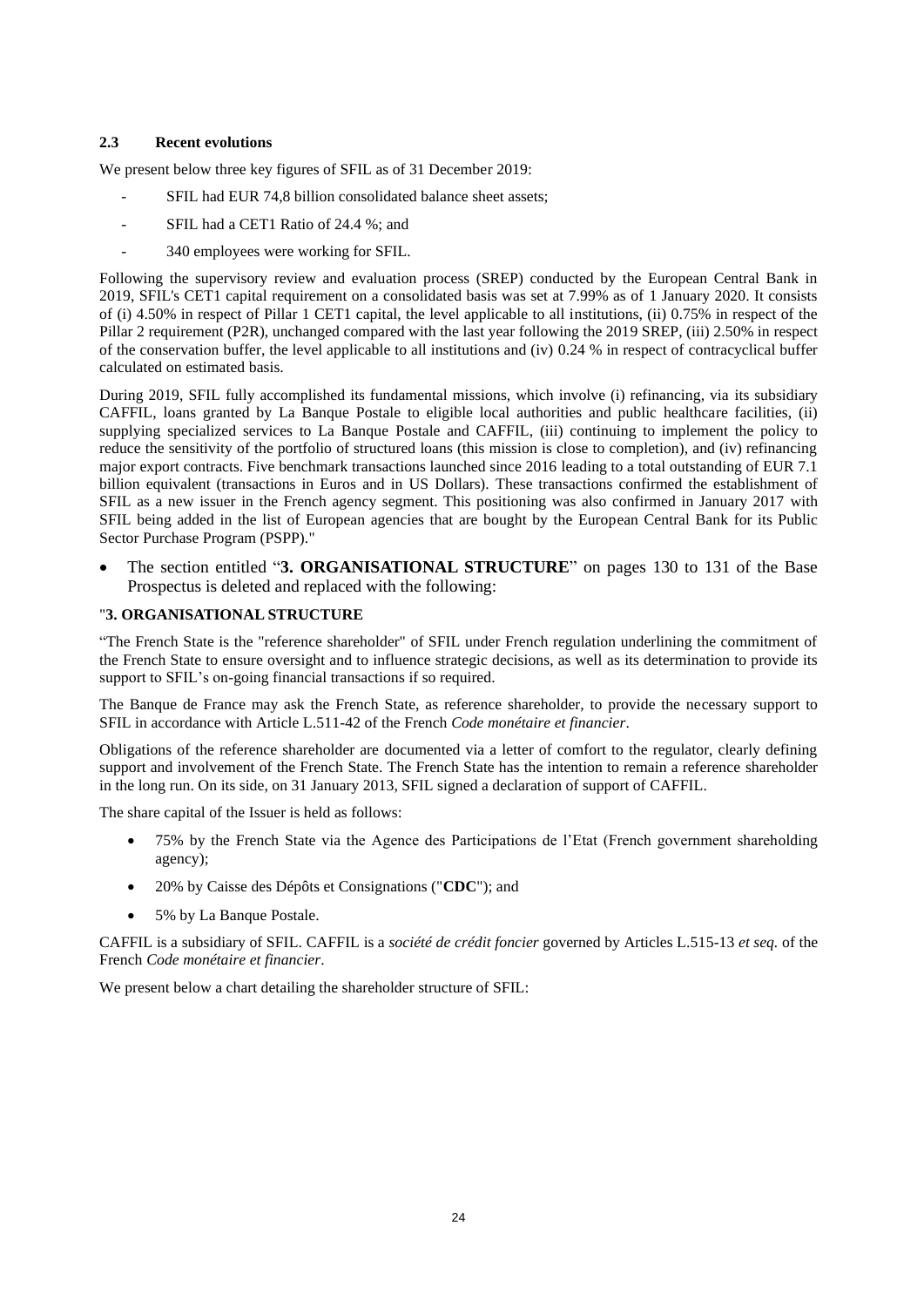

On 15 November 2018, as part of the project to create a major public finance hub centered around CDC and La Poste, the French State and CDC announced that they had entered into discussions with a view to entrusting the control of SFIL to CDC. SFIL's shareholder base will remain – as today – fully public. Its shareholders will ensure that SFIL's financial solidity is preserved and its economic base protected, and will continue to provide it with the necessary support, in accordance with the applicable regulations. This change in shareholding structure is expected to take place at the same time as the changes to that of La Poste and CNP Assurances.

Following the discussions announced on 15 November 2018, the French Government, CDC and La Banque Postale announced on 9 October 2019 the signing of an agreement in principle for the transfer of majority of SFIL's capital to CDC. On completion of the transaction, which should occur during the first quarter of 2020 (subject to the necessary authorizations), CDC would own all of SFIL's share capital except for one ordinary share to be retained by the French State.

Lastly, implementation of the transfer to CDC of the control of SFIL, in accordance with the agreement signed on March 4, 2020, should be completed during the first half-year 2020. This operation will contribute to the ongoing streamlining of the organization of public financial institutions in the service of France's regions, by merging them into a major public financing hub, structured around CDC and La Poste.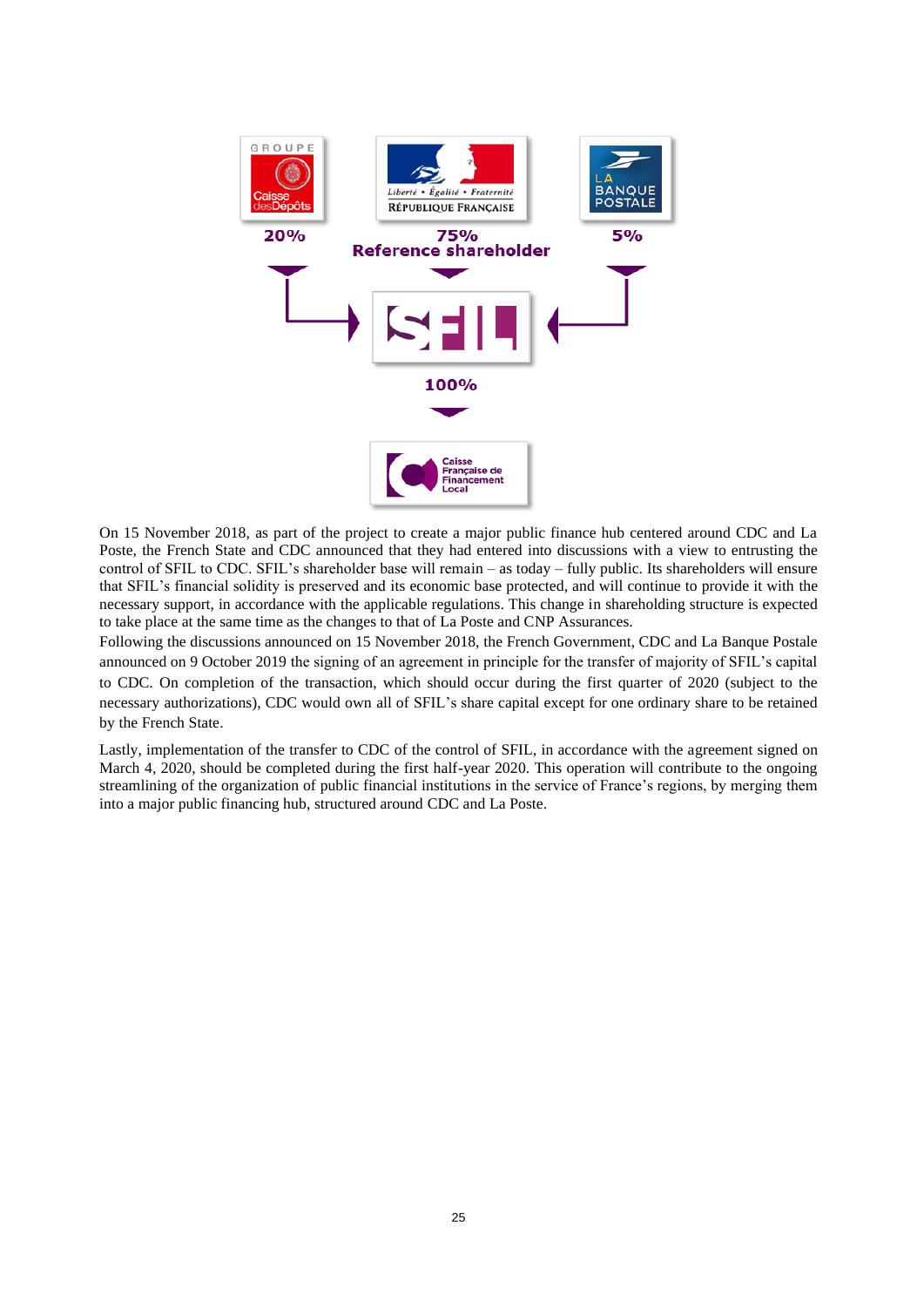## The CDC will become SFIL's reference shareholder

- · SFIL's fully public shareholder structure
- . Maintaining the status of a public development bank
- . The Caisse des Dépôts and the French State have agreed to protect SFIL's economic base and financial viability



Subject to approval from the relevant authorities. The Caisse des Dépôts will hold all shards in SFIL shares with the exception of one ordinary share retained by the French State.

\*\* The French State holds 50% of the capital of Bpifrance S.A. (through EPIC Bpifrance) and 34% of La Poste's capital.

• The section entitled "**6. LEGAL AND ARBITRATION PROCEEDINGS**" on pages 134 to 135 of the Base Prospectus is deleted and replaced with the following:

#### "**6. LEGAL AND ARBITRATION PROCEEDINGS**

#### **Litigation related to structured loans**

CAFFIL has, in its portfolio, some structured loans considered as sensitive which had been granted to French clients by Dexia Crédit Local before the acquisition of CAFFIL by SFIL. Certain of these customers initiated legal proceedings against Dexia Crédit Local, CAFFIL and/or SFIL.

In 2019, the outstanding sensitive structured loans and the number of legal proceedings decreased significantly. As of 31 December 2019, 91% of these loans were no longer sensitive.

#### **Reduction in outstanding sensitive structured loans**

SFIL's application of its policy to reduce the sensitivity of the structured loans of CAFFIL was effective in 2019, with a volume of EUR 117 million in sensitive loans transformed into fixed rate contracts, representing approximately EUR 5.6 billion since the beginning of 2013.

Since the beginning of 2013, outstanding sensitive loans have been reduced by 91%, from EUR 8.5 billion to EUR 0.75 billion, as the result of the following:

• proactive operations conducted by SFIL to reduce loan sensitivity with the help of the support funds, including the operations already accomplished with a post-closing value date;

• the natural amortization of the loans; and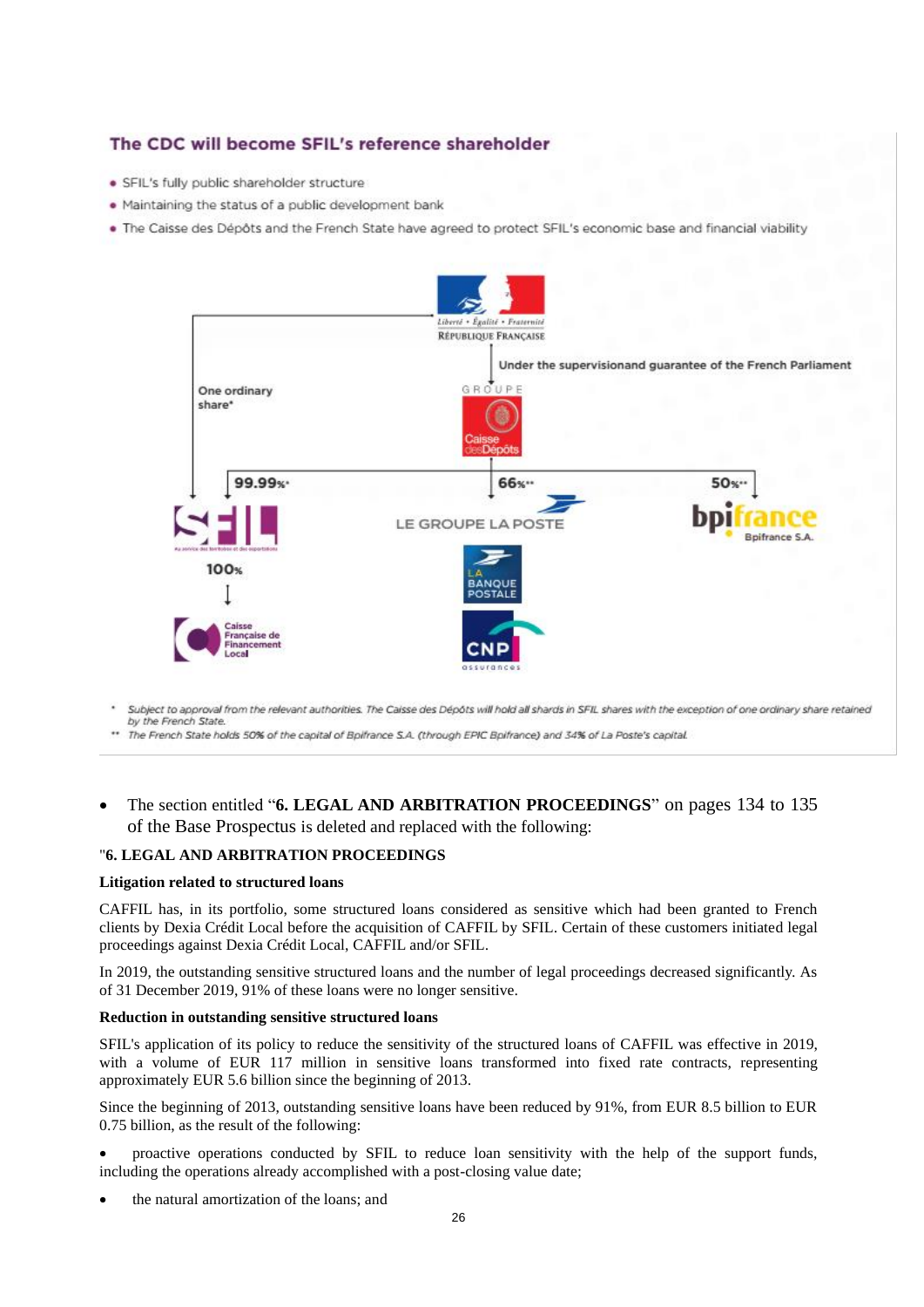• the use by certain customers of the derogatory mechanism of the support funds. In point of fact, some customers chose to keep their structured loans temporarily while still having the opportunity to benefit from the assistance of the support fund for local governments in the event that the structured component of their loan would be activated (assistance in paying interest at a degraded rate as anticipated by the rules governing the support fund). On 31 December 2019, the outstanding loans represent EUR 347 million for 52 customers.

At the same time, 717 customers (82%) definitively moved out of the category of sensitive customers. The reduction in sensitivity was even more marked for the customers with the most sensitive exposure; more than 95% of borrowers with loans initially indexed on EUR/CHF no longer have any. On the basis of the operations conducted at the end of 2019 with an effective date after 31 December 2019, and subsequent to the deduction of outstanding loans benefiting from assistance in paying degraded coupons, outstanding sensitive loans will be at most EUR 1.2 billion by the end of 2018 (a decrease of at least EUR 7.7 billion since 31 December 2012, or 91%) for 162 customers.

#### **Significant decrease in the number of lawsuits**

As regards litigation, there were 15 borrowers with disputed structured loans as of 31 December 2019, compared with 18 as of 31 December 2018, 25 as of 31 December 2017, 39 as of 31 December 2016 and 131 as of 31 December 2015. Since SFIL's creation, 208 borrowers have dropped their claims against the Group. A highlight of 2018 was a *Cour de cassation* ruling on 28 March confirming the validity of the structured loans recorded on CAFFIL's balance sheet. By two other decisions dated 24 May 2018 and 26 June 2019, the *Cour de cassation* confirmed the validity of such loans

Thus, since the entry into force on 30 July 2014 of the law on securing of structured loan contracts concluded by public sector entities, more than 50 court decisions, including three decisions of the *Cour de cassation* and 16 court of appeal rulings, have confirmed the validity of such contracts. However, court decisions concerning two borrowers were partially unsatisfactory for CAFFIL, being noted that these decisions relate to proceedings that are still ongoing.

#### **Other litigations**

For the record, in 2015, French tax authorities undertook a tax audit about the corporate income tax paid for 2012 and 2013. Following the tax assessment, the tax authorities expressed their disagreement with the tax treatment of the following two points: the taxation in Ireland of the income from the Dublin branch of Dexia Municipal Agency, which was closed in 2013, and the deductibility of provisions for non-performing loans. In order to safeguard its rights to the disputed adjustment, in 2017 the tax authority initiated a tax audit relating to the consequences of its previous assessment of taxable income for the 2014 to 2016 fiscal years. The two points of disagreement resulting from the former tax audit (FY 2012 and 2013) still held. CAFFIL had set aside a tax provision to cover the eventuality of an unfavorable outcome. However, since 2016 CAFFIL has contested the tax authority's position on the results of the former branch in Ireland, presenting its case within the legal recourse framework provided for under current laws and regulations.

As of the end of 2018, the tax authority had levied adjustments relating to the 2012 and 2013 tax audit. It nevertheless reduced the amount of the adjustment relating to the add-back of the results of the former branch in Ireland, but maintained the principle of taxation of these results in France. CAFFIL settled this adjustment at the end of 2018 and kept in its accounts the amount of the provision set aside in respect of sums not yet paid including those that will be called in 2020."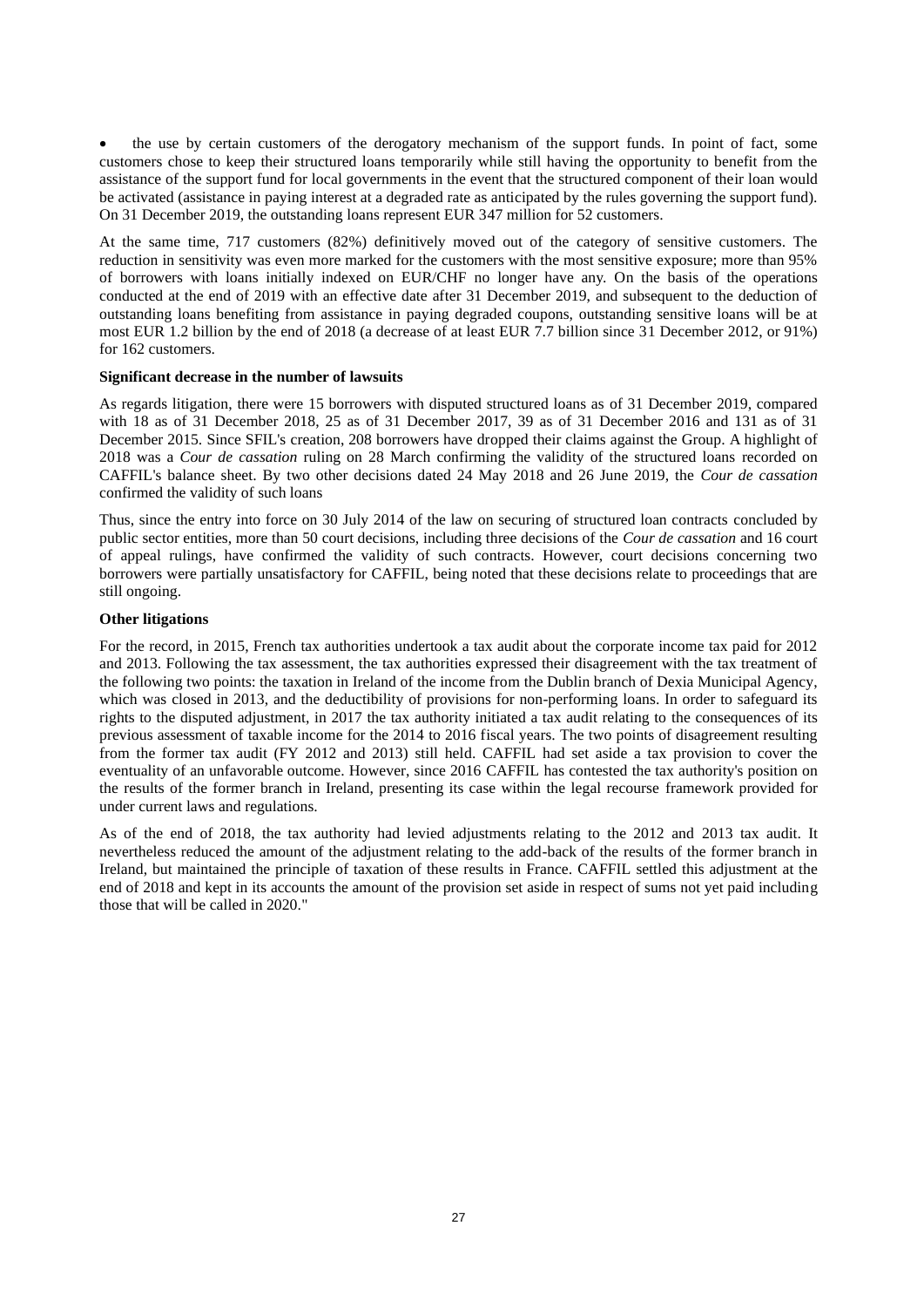## **RECENT DEVELOPMENTS**

<span id="page-27-0"></span>The section entitled "**Recent Developments**" on page 138 of the Base Prospectus is deleted in its entirety and replaced by the following:

Concerning the Coronavirus (COVID-19) pandemic, the SFIL Group is following the recommendations of the World Health Organization and the French government and has implemented the measures necessary to maintain operational continuity in all its business activities, in particular, almost all of its workers are working remotely and a crisis cell has been meeting daily to adapt the working methods used. The SFIL Group's teams have been very closely monitoring the disruptions to the financial markets since the crisis began. The impact on current and planned future operations for SFIL and CAFFIL, and on their counterparties (customers, banks, partners) are being reassessed regularly. No impact was identified that may have significant consequences on the group's financial situation and its capacity to honour its commitments. Time lags in the collection of income from some of its assets (consisting entirely of exposures to public sector borrowers) may be considered, as well as the postponement of certain bond issues in the event of unfavourable market conditions.

Nevertheless, the liquidity risk is limited by the good matching of the maturity profiles of assets and liabilities and the ability to benefit from the financing proposed by the European Central Bank through high-quality assets in the portfolio. Moreover, the quality of SFIL's shareholding structure, its status as a public development bank, the quality of CAFFIL's and SFIL's standings, the very rigorous risk management and the solid solvency ratio are all advantages within the current context.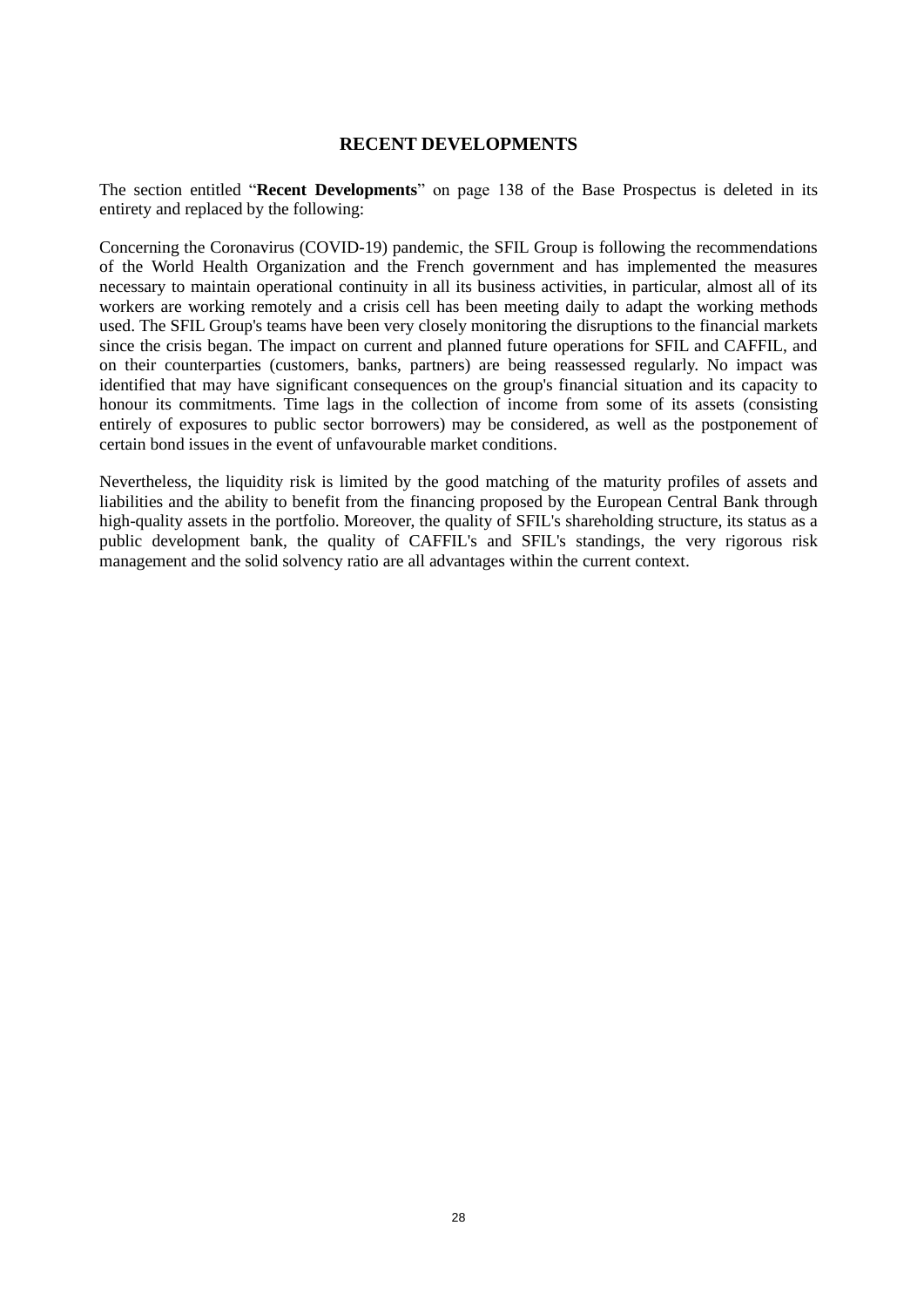## **GENERAL INFORMATION**

<span id="page-28-0"></span>The section entitled "General Information", on pages 174 to 176 of the Base Prospectus is amended as follows:

- The paragraph (4) shall be deleted and replaced as follows:
	- "(4) Significant change and material adverse change

There has been no significant change in the financial or trading position of the Issuer since 31 December 2019 nor any material adverse change in the prospects of the Issuer since 31 December 2019.

Concerning the Coronavirus (COVID-19) pandemic, the SFIL Group is following the recommendations of the World Health Organization and the French government and has implemented the measures necessary to maintain operational continuity in all its business activities, in particular, almost all of its workers are working remotely and a crisis cell has been meeting daily to adapt the working methods used. The SFIL Group's teams have been very closely monitoring the disruptions to the financial markets since the crisis began. The impact on current and planned future operations for SFIL and CAFFIL, and on their counterparties (customers, banks, partners) are being reassessed regularly. No impact was identified that may have significant consequences on the group's financial situation and its capacity to honour its commitments. Time lags in the collection of income from some of its assets (consisting entirely of exposures to public sector borrowers) may be considered, as well as the postponement of certain bond issues in the event of unfavourable market conditions.

Nevertheless, the liquidity risk is limited by the good matching of the maturity profiles of assets and liabilities and the ability to benefit from the financing proposed by the European Central Bank through high-quality assets in the portfolio. Moreover, the quality of SFIL's shareholding structure, its status as a public development bank, the quality of CAFFIL's and SFIL's standings, the very rigorous risk management and the solid solvency ratio are all advantages within the current context."

- The paragraph (6) shall be deleted and replaced as follows:
	- "(6) Litigation

Except as disclosed in the paragraph entitled "6. LEGAL AND ARBITRATION PROCEEDINGS" of the "Description of the Issuer" section on pages 24 to 25 of this Third Supplement, neither the Issuer nor any member of the Group is or has been involved in any governmental, legal or arbitration proceedings (including any such proceedings which are pending or threatened of which the Issuer is aware), during a period covering at least the previous twelve (12) months which may have, or have had in the recent past, significant effects on the Issuer and/or the Group's financial position or profitability."

- The paragraph  $(8)$  shall be deleted and replaced as follows:
	- "(8) Auditors

Ernst & Young et Autres (Paris La Défense, 1-2 Place des Saisons, 92400 Courbevoie, France) and Deloitte & Associés (6, place de la Pyramide – 92908 Paris-La Défense) have audited and rendered unqualified audit reports on the consolidated financial statements of the Issuer for the financial years ended 31 December 2018 and 31 December 2019. The French auditors carry out their duties in accordance with the principles of *Compagnie Nationale des Commissaires aux Comptes* (CNCC)."